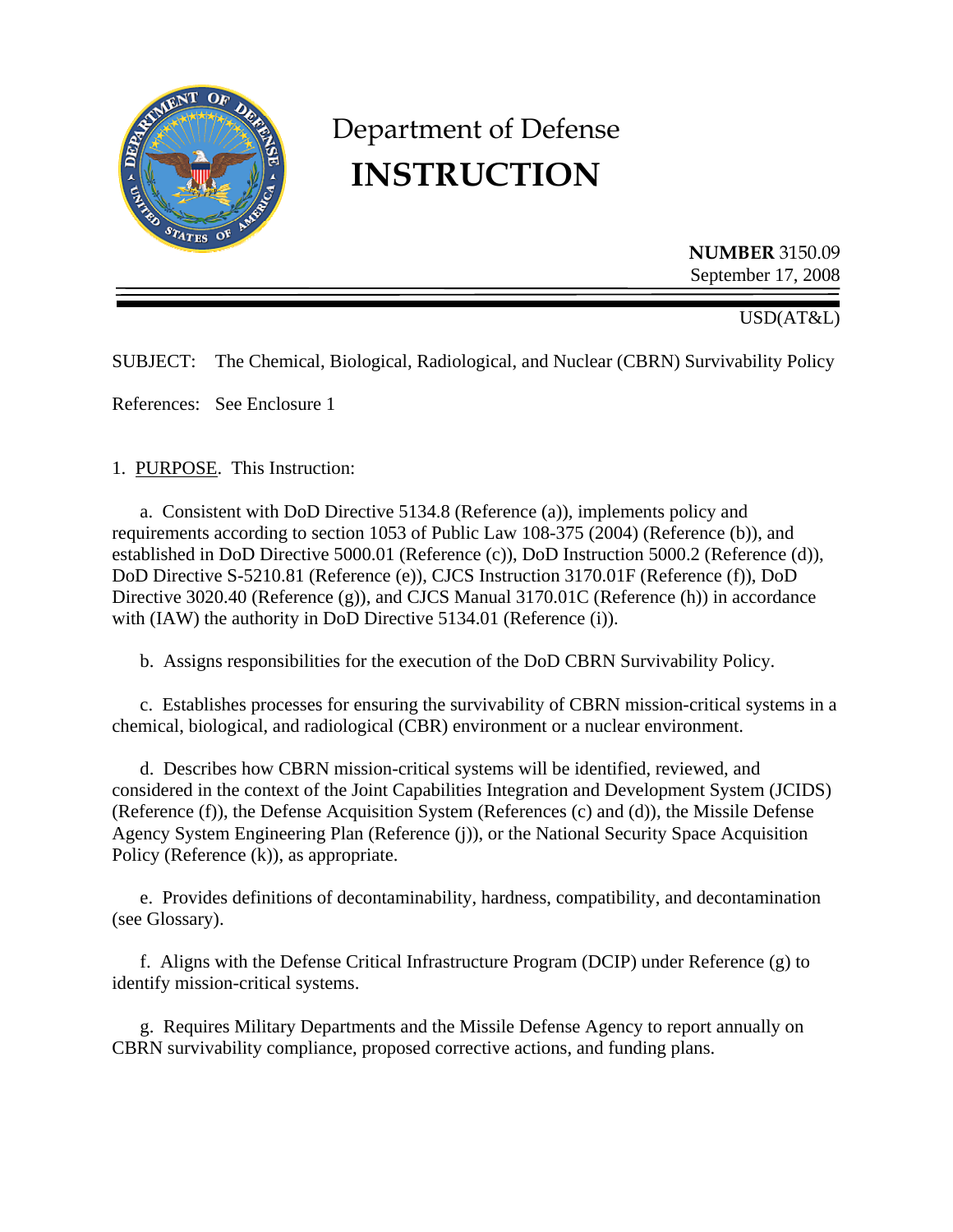h. Establishes the CBRN Survivability Oversight Group (CSOG). The purpose of CSOG is to review and monitor the execution of the DoD CBRN Survivability Policy.

# 2. APPLICABILITY. This Instruction applies to:

 a. The Office of the Secretary of Defense, the Military Departments, the Office of the Chairman of the Joint Chiefs of Staff and the Joint Staff, the Combatant Commands, the Office of the Inspector General of the Department of Defense, the Defense Agencies, the DoD Field Activities, and all other organizational entities within the Department of Defense (hereafter referred to collectively as the "DoD Components").

b. All CBRN mission-critical systems regardless of Acquisition Category (ACAT).

3. POLICY. It is DoD policy that:

 a. CBRN survivability will require DoD CBRN mission-critical systems be CBRN survivable IAW their capabilities documents' survivability requirements. The attributes and values establishing the threshold and objective requirements will be clearly stated in the capability development documents (CDD(s)) and capability production documents (CPD(s)). CBRN survivability of DoD CBRN mission-critical systems will be accomplished by material measures or remediation of vulnerabilities through tactics, techniques, and procedures (TTP) throughout the systems' life cycles, and by regularly assessing whether the systems are survivable.

 b. CBRN survivability may be achieved by hardening, TTP, or another mitigation procedure as funding allows. All CBRN mission-critical systems under development, as a part of a DoD Acquisition Program, are required to address CBRN survivability at each milestone. Legacy CBRN mission-critical systems undergoing a capabilities document review are also required to address CBRN survivability. All other legacy CBRN mission-critical systems may be made CBRN survivable.

 c. For nuclear command and control (NC2) system facilities and equipment, CBRN missioncritical systems must be nuclear hardened and have a continuing hardness maintenance and hardness surveillance (HM/HS) program (see Reference (e), CJCS Instruction 3222.01A (Reference (l)), and CJCS Instruction 6810.01A (Reference (m)).

4. RESPONSIBILITIES. See Enclosure 2.

5. PROCEDURES. See Enclosure 3.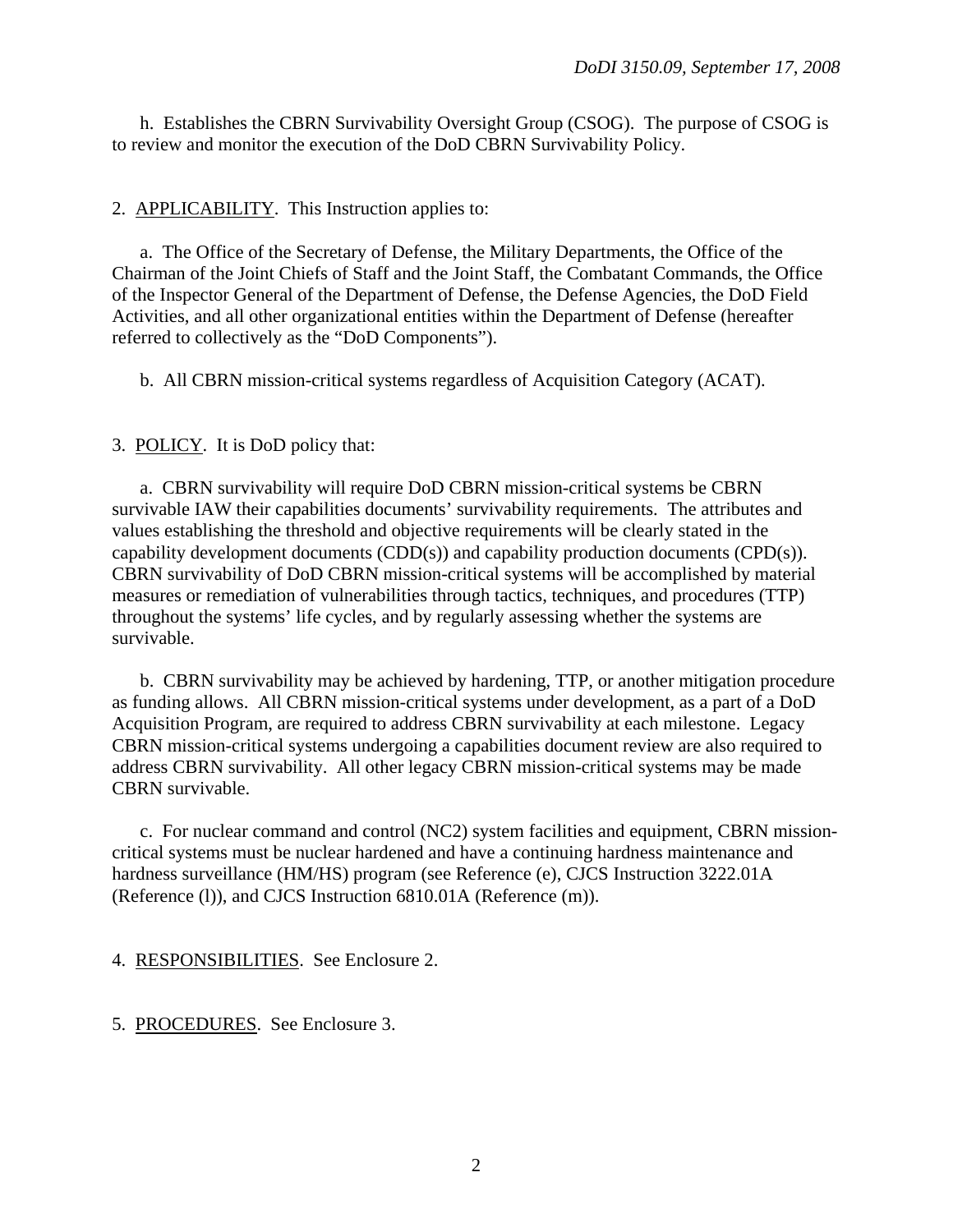6. INFORMATION REQUIREMENTS. The reporting requirements in this Instruction have been assigned Report Control Symbol (RCS) DD-AT&L(A) 2330 IAW DoD 8910.1-M (Reference (n)).

7. RELEASABILITY. UNLIMITED. This Instruction is approved for public release. Copies may be obtained through the Internet from the DoD Issuances Web Site at http://www.dtic.mil/whs/directives.

8. EFFECTIVE DATE. This Instruction is effective immediately.

 $\mathcal{A}\cdot\mathcal{V}$ John  $\oint$  Noung/Jr. Under Secretary of Defense for Acquisition,

Technology and Logistics

Enclosures

- 1. References
- 2. Responsibilities
- 3. Procedures
- 4. CBRN CSOG

 5. Representative Mission-Critical and CBRN Mission-Critical Survivability Decision Tool **Glossary**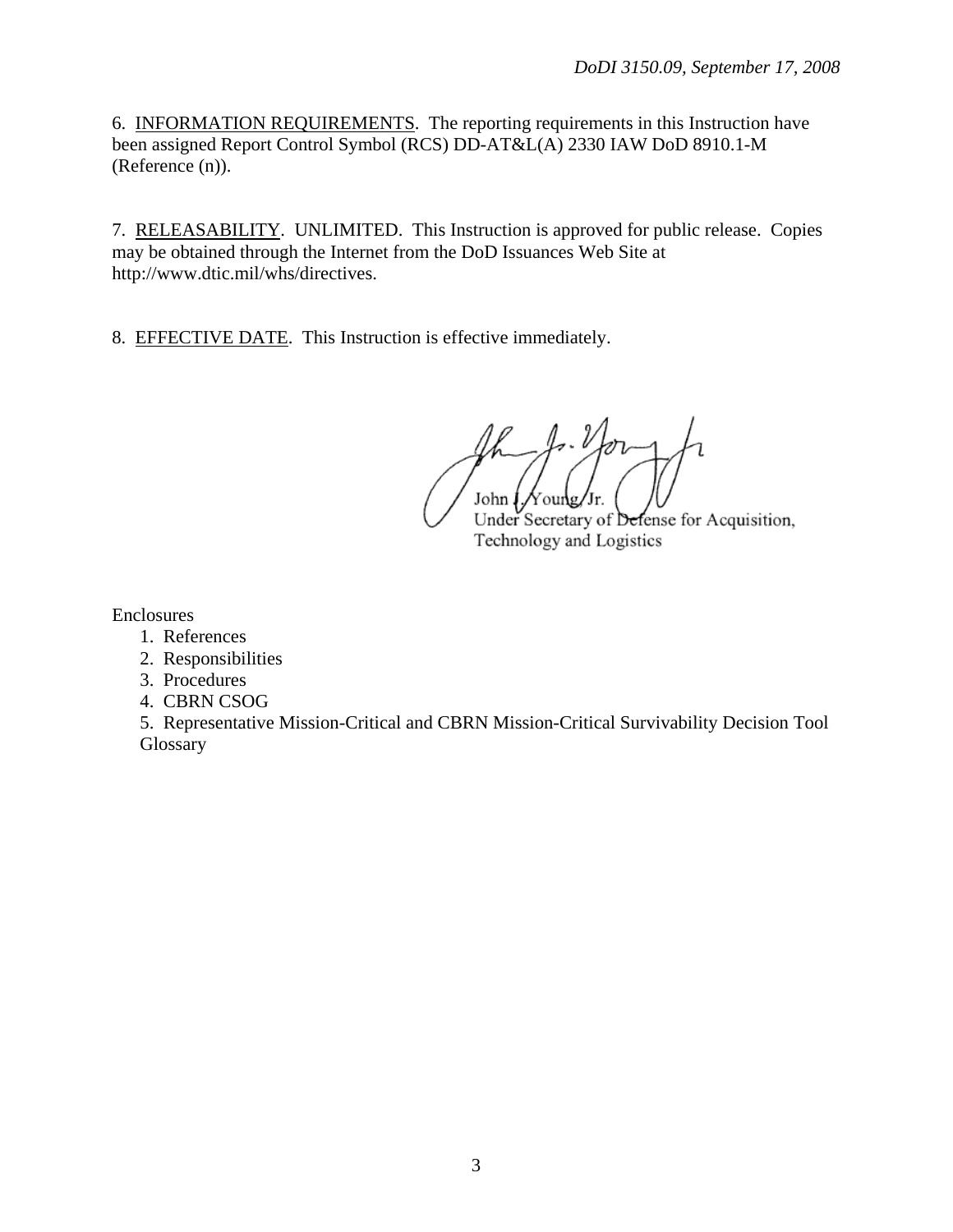# TABLE OF CONTENTS

| UNDER SECRETARY OF DEFENSE FOR ACQUISITION, TECHNOLOGY, AND    |  |
|----------------------------------------------------------------|--|
|                                                                |  |
| DIRECTOR OF DEFENSE RESEARCH AND ENGINEERING (DDR&E)7          |  |
|                                                                |  |
| ASSISTANT TO THE SECRETARY OF DEFENSE FOR NUCLEAR AND CHEMICAL |  |
|                                                                |  |
|                                                                |  |
| DEPUTY ASSISTANT TO THE SECRETARY OF DEFENSE FOR NUCLEAR       |  |
|                                                                |  |
| DEPUTY ASSISTANT TO THE SECRETARY OF DEFENSE FOR CHEMICAL      |  |
| BIOLOGICAL DEFENSE AND CHEMICAL DEMILITARIZATION PROGRAMS      |  |
|                                                                |  |
|                                                                |  |
| ASSISTANT SECRETARY OF DEFENSE FOR HOMELAND DEFENSE AND        |  |
|                                                                |  |
| UNDER SECRETARY OF DEFENSE FOR PERSONNEL AND READINESS         |  |
|                                                                |  |
| UNDER SECRETARY OF DEFENSE FOR INTELLIGENCE (USD(I))11         |  |
|                                                                |  |
| UNDER SECRETARY OF DEFENSE (COMPTROLLER)/DOD CHIEF FINANCIAL   |  |
|                                                                |  |
| ASSISTANT SECRETARY OF DEFENSE FOR NETWORKS AND INFORMATION    |  |
| INTEGRATION/DOD CHIEF INFORMATION OFFICER (ASD(NII)/DoD CIO)12 |  |
| DIRECTOR, DEFENSE INFORMATION SYSTEMS AGENCY (DISA) 12         |  |
| DIRECTOR OF OPERATIONAL TEST AND EVALUATION (DOT&E)13          |  |
| DIRECTOR OF PROGRAM ANALYSIS AND EVALUATION (DPA&E)13          |  |
|                                                                |  |
|                                                                |  |
| COMMANDER, UNITED STATES JOINT FORCES COMMAND (USJFCOM) 15     |  |
|                                                                |  |
|                                                                |  |
|                                                                |  |
|                                                                |  |
| REPRESENTATIVE MISSION-CRITICAL AND CBRN MISSION-CRITICAL      |  |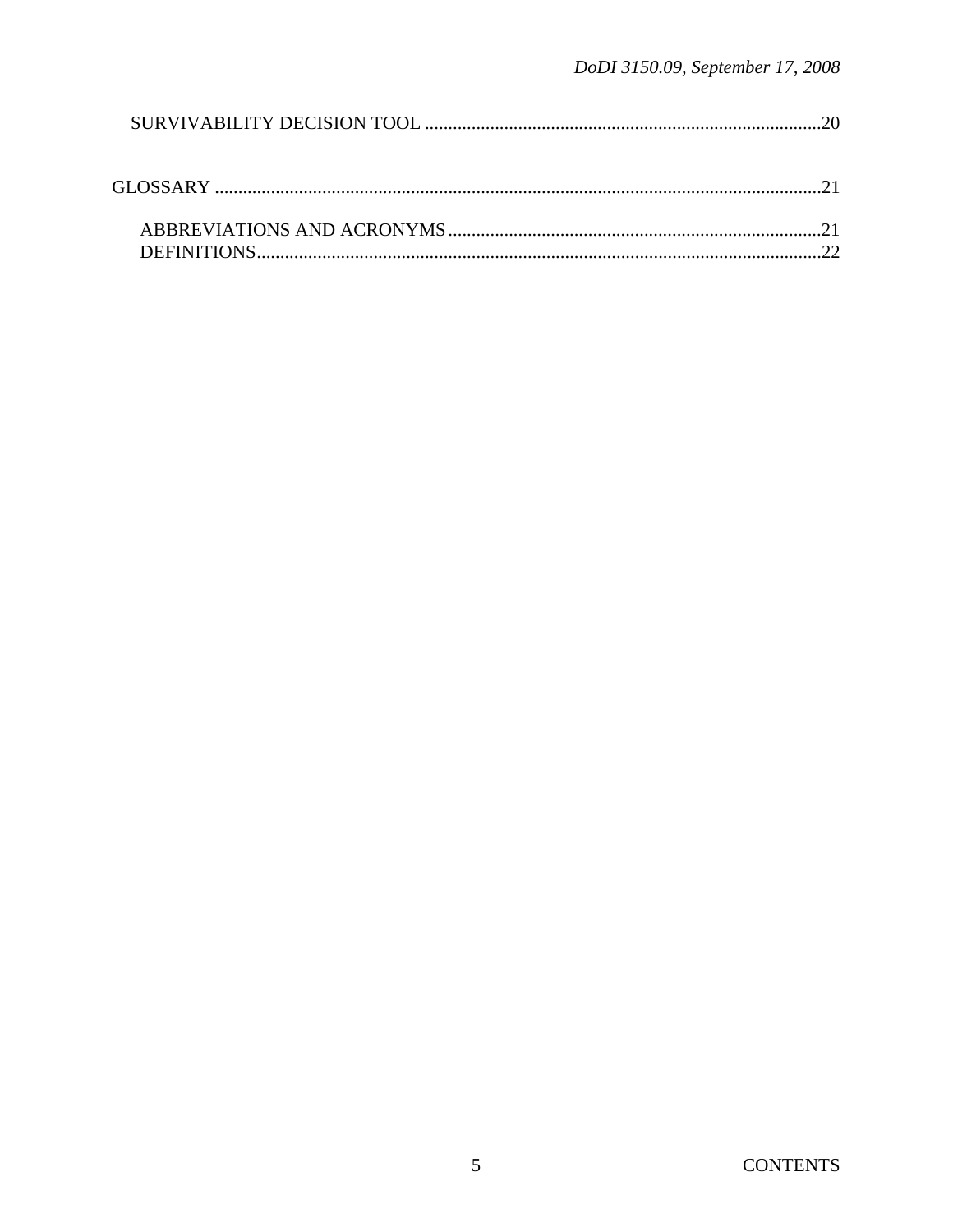#### REFERENCES

- (a) DoD Directive 5134.8, "Assistant to the Secretary of Defense for Nuclear and Chemical and Biological Defense Programs (ATSD(NCB))," June 8, 1994
- (b) Section 1053 of Public Law 108-375, "Ronald W. Reagan National Defense Authorization Act for Fiscal Year 2005," October 28, 2004
- (c) DoD Directive 5000.01, "The Defense Acquisition System," May 12, 2003
- (d) DoD Instruction 5000.2, "Operation of the Defense Acquisition System," May 12, 2003
- (e) DoD Directive S-5210.81, "United States Nuclear Weapons Command and Control, Safety, and Security (U)," August 8, 2005
- (f) CJCS Instruction 3170.01F "Joint Capabilities Integration and Development System," May 1, 2007
- (g) DoD Directive 3020.40, "Defense Critical Infrastructure Program (DCIP),"August 19, 2005
- (h) CJCS Manual 3170.01C, "Operation of the Joint Capabilities Integration and Development System," May 1, 2007
- (i) DoD Directive 5134.01, "Under Secretary of Defense for Acquisition, Technology, and Logistics (USD(AT&L)," December 9, 2005
- (j) Missile Defense Agency Ballistic Missile Defense System Engineering Program, Systems Engineering Plan (SEP), DOC-3280.AA-SE-PLAN-REV0, June 13, 2006
- (k) National Security Space Acquisition Policy Number 03-01, "Guidance for DoD Space Systems Acquisition Process," December 27, 2004
- (l) CJCS Instruction 3222.01A, "CJCS Requirements for High Altitude Electromagnetic Pulse Protection of Nuclear C3 Nodes and Systems (U)," February 1, 2007
- (m) CJCS Instruction 6810.01A, "Critical Nuclear Command and Control (NC2) Equipment and Facilities (U)," February 1, 2007
- (n) DoD 8910.1-M, "DoD Procedures for Management of Information Requirements," June 30, 1998
- (o) National Security Presidential Directive No. 51 and No. 20, "National Security Presidential Directive 5I / Homeland Security Presidential Directive 20," May 9, 2007
- (p) North Atlantic Treaty Organization Standardization Agreement 4145, "Nuclear Survivability Criteria for Armed Forces Materiel and Installations - AEP-14," January 29, 1991
- (q) North Atlantic Treaty Organization Standardization Agreement 4521, "Nuclear, Biological, Chemical (NBC) Defense Factors in the Design, Test and Acceptance of Military Equipment - AEP-7," June 6, 1995
- (r) DoD Directive 3150.06, "U.S. Nuclear Command and Control System Support Staff," August 25, 2006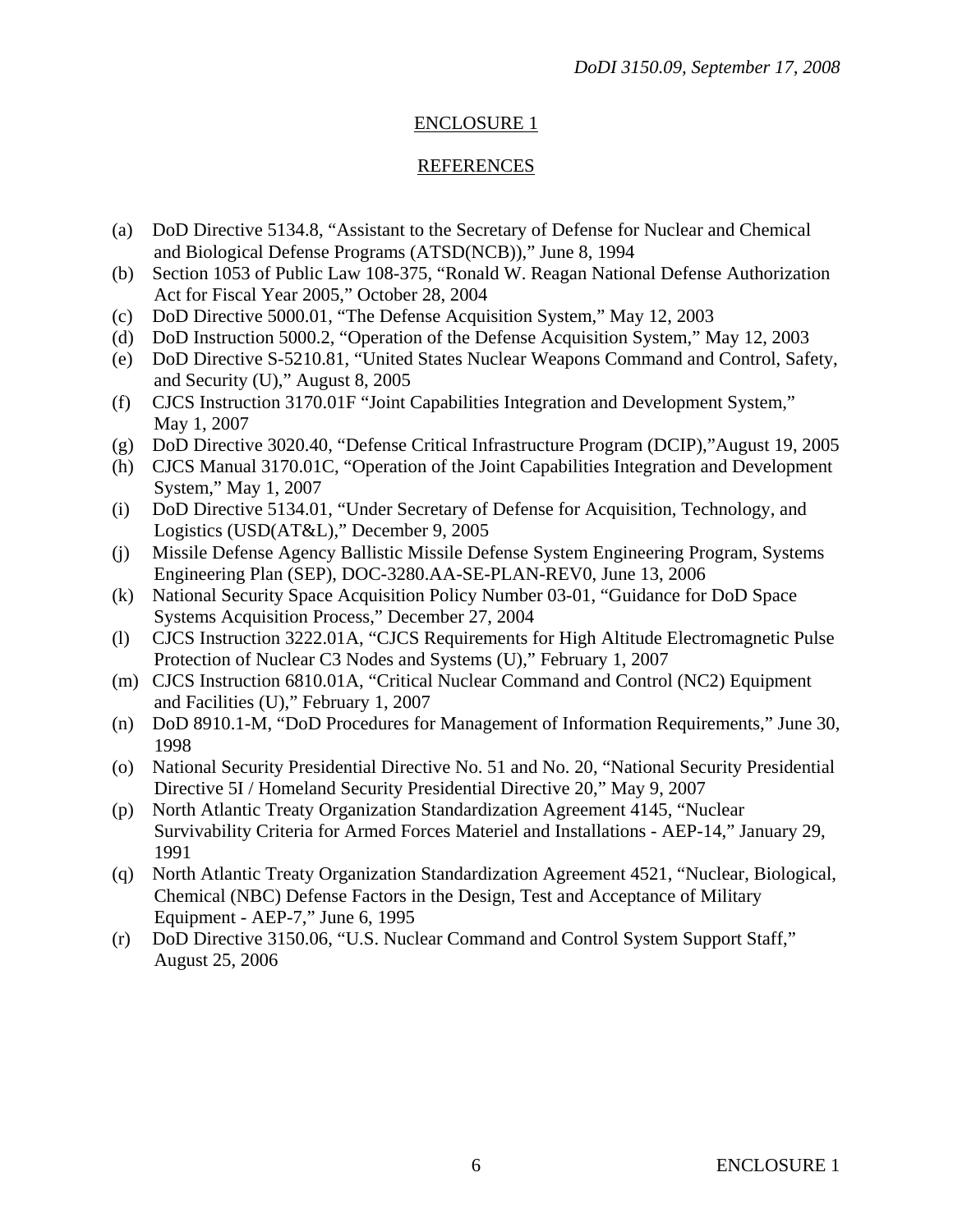# RESPONSIBILITIES

#### 1. UNDER SECRETARY OF DEFENSE FOR ACQUISITION, TECHNOLOGY, AND LOGISTICS (USD(AT&L)). The USD(AT&L) shall:

a. Ensure CBRN survivability is integrated into the DoD Acquisition System.

 b. Support the acquisition, operation, maintenance, and sustainment (life-cycle management) of systems and required CBRN test facilities.

 c. Ensure that CBRN survivability is incorporated into the programs of instruction at the Defense Acquisition University.

 d. Ensure that CBRN mission-critical systems on the OSD Test and Evaluation (T&E) Oversight List are noted as CBRN mission-critical. Ensure that the developmental test policy requires the assessment of CBRN survivability requirements for CBRN mission-critical systems on the OSD T&E Oversight List.

 e. Ensure, in coordination with the Director of Operational Test and Evaluation (DOT&E), that the Department of Defense can test and certify to threat-level threat environments, as practical.

2. DIRECTOR OF DEFENSE RESEARCH AND ENGINEERING (DDR&E). The DDR&E under the authority, direction, and control of USD(AT&L), shall:

 a. Support the research, development, test, and evaluation (RDT&E) programs for CBRN survivability. Develop and advocate budget requests for the maintenance and upgrading of testing facilities. Coordinate with the T&E Executive for the CBDP regarding facilities using chemical or biological warfare agents.

b. Provide regular technical reports to the CSOG as requested by the ATSD(NCB).

 c. Assist in the development of system-level CBRN testing protocols. Develop testing protocols and models for materials testing for the survivability databases. Obtain approval of testing protocols using chemical and biological warfare agents from the T&E Executive for CBDP.

d. Provide representation to the CSOG.

3. DIRECTOR, MISSILE DEFENSE AGENCY (DMDA). The DMDA, under the authority, direction, and control of the USD(AT&L), shall report a list of mission-critical systems, CBRN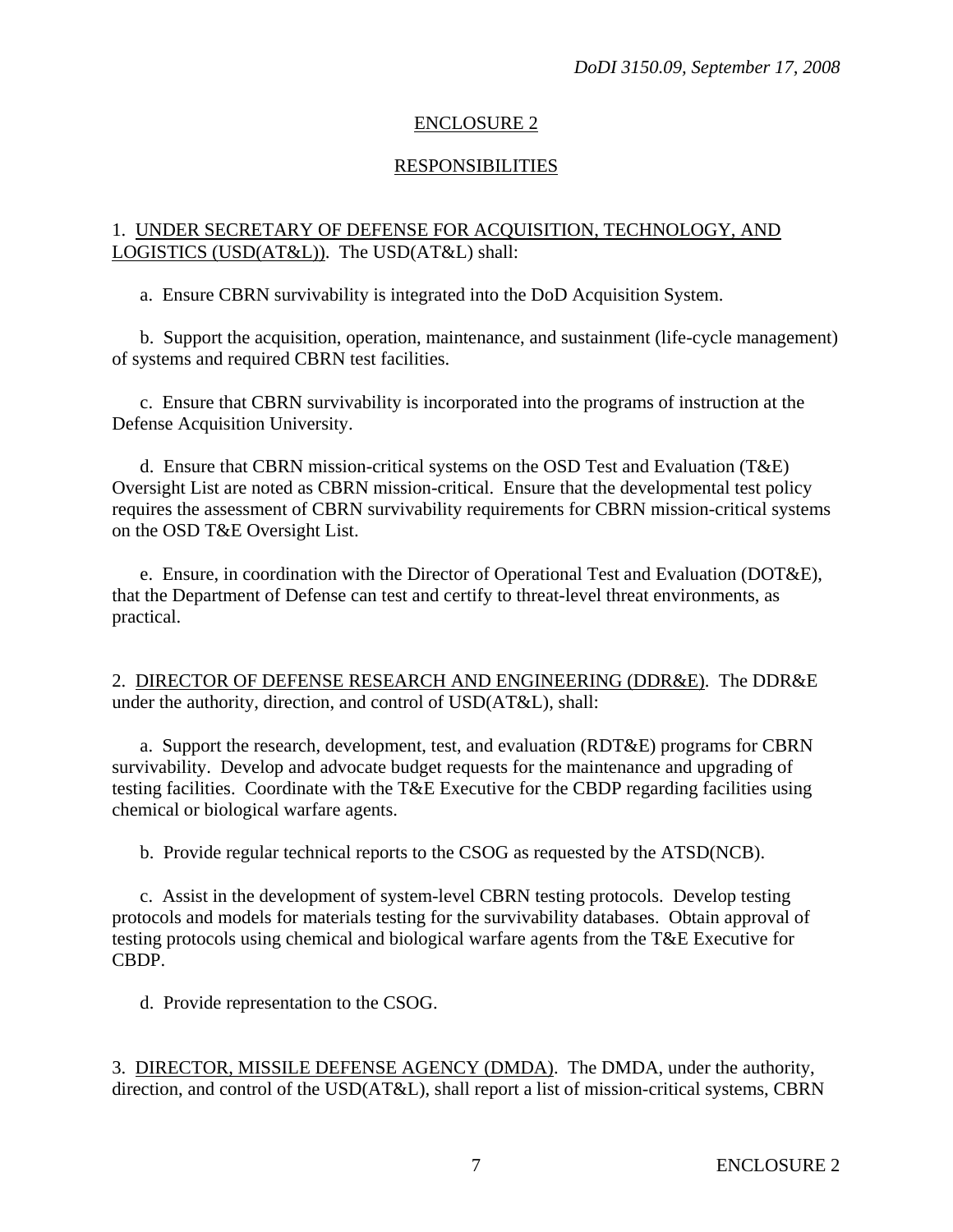mission-critical systems, and the current CBRN survivability status of its CBRN mission-critical systems to ATSD(NCB) annually, by December 31.

4. ATSD(NCB). The ATSD(NCB), under the authority, direction, and control of the USD(AT&L), shall:

 a. Oversee and coordinate the execution of the DoD CBRN Survivability Policy. The ATSD(NCB) shall direct the implementation of CBRN survivability in DoD issuances.

 b. Act as an advisor to the Secretary of Defense on the technical aspects of CBRN survivability.

c. Constitute and chair the CSOG IAW the guidance in Enclosure 4.

 d. Advise the Milestone Decision Authority (MDA), through the Overarching Integrated Process Team, on the adequacy of the CBRN survivability and hardening of each ACAT 1 CBRN mission-critical system program addressed by the MDA.

 e. Advise the Joint Requirements Oversight Council (JROC), through the appropriate Functional Capabilities Board (FCB), on the adequacy of the CBRN survivability and hardening of each CBRN mission-critical system program addressed by JROC.

 f. Develop and maintain CBRN survivability environmental standards and testing protocols, including minimum CBRN decontamination standards for operational use. The T&E Executive for the Chemical Biological Defense Program (CBDP) will support these activities and is the delegated approval authority of test protocols and facilities requiring the use of chemical or biological warfare agents.

 g. Serve as the DoD principal POC for coordination and exchange of information with other Federal departments on CBRN survivability issues.

 h. Serve as the DoD principal POC for reports to Congress on the progress of the execution of the CBRN Survivability Policy.

 i. Serve as the technical advisor for the validation of intelligence requirements related to CBRN threats to defense systems.

 j. Serve as the DoD representative on international panels, such as the North Atlantic Treaty Organization, developing standards and criteria for CBRN survivability.

 k. Review CBRN survivability reports and other CBRN-related documents from Military Departments and the Missile Defense Agency.

 l. Establish, maintain, and update a nuclear and CBR database(s) that address associated phenomenologies, materials effects, and damage assessment criteria.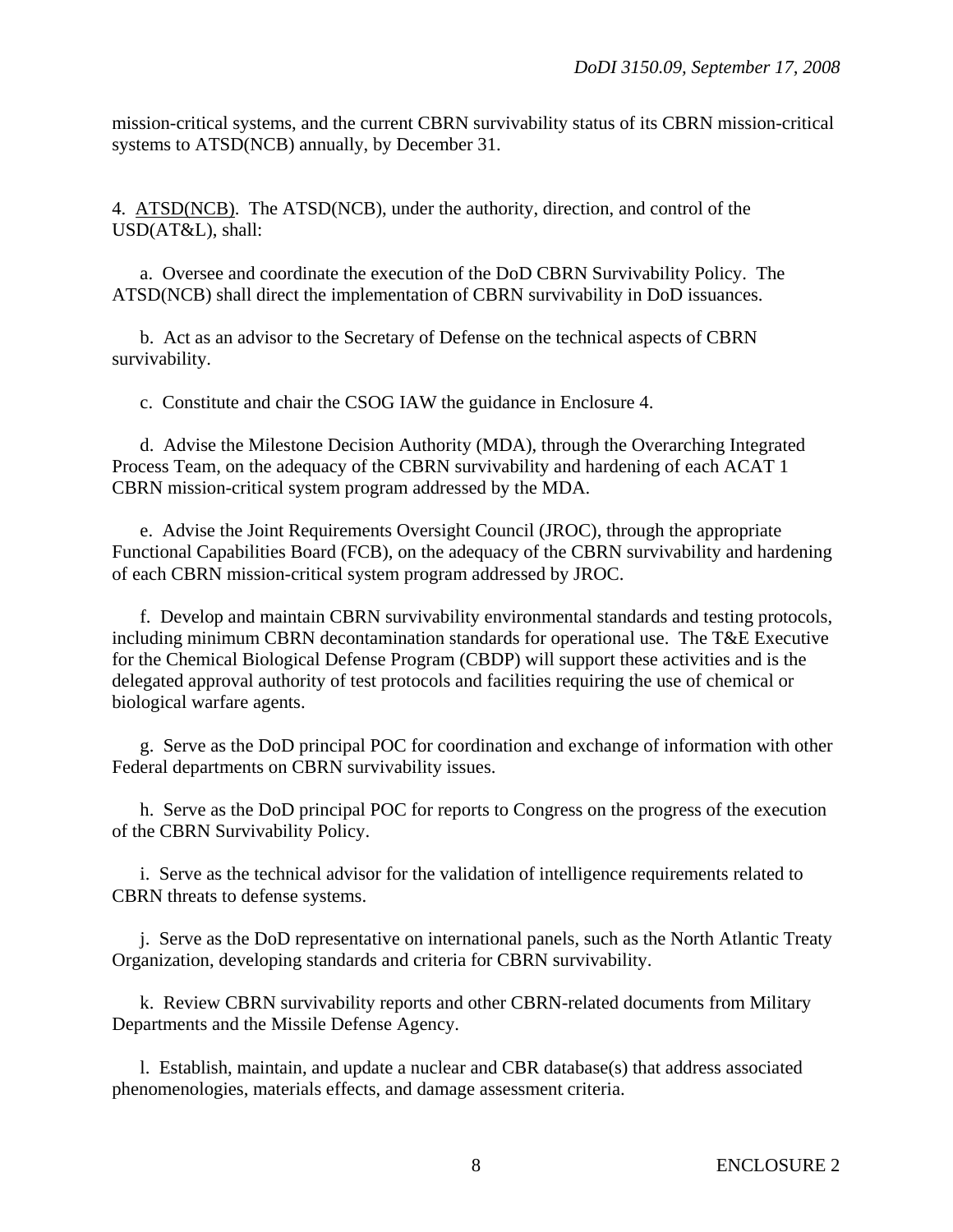m. Assess the T&E infrastructure and identify essential requirements to support DoD CBRN Survivability Policy initiatives.

n. Oversee CBRN survivability RDT&E.

 o. Serve as the OSD principal staff assistant (PSA) for implementing the DoD CBRN Survivability Policy for nuclear weapons systems and supporting equipment.

5. DIRECTOR, DEFENSE THREAT REDUCTION AGENCY (DTRA). The Director, DTRA, under the authority, direction, and control of the Assistant to the Secretary of Defense for Nuclear and Chemical and Biological Defense Programs (ATSD(NCB)), shall:

 a. Appoint a principal point of contact (POC) to assist ATSD(NCB) in leveraging the technology base programs that support CBRN survivability and to coordinate on CBRN survivability RDT&E.

b. Provide technical support on CBRN survivability matters to ATSD(NCB).

 c. Assist in the development of CBRN survivability standards, environments, CBRN weapons effects, and testing protocols based on CBRN weapons effects.

 d. Provide guidance and technical assistance to DoD Components for nuclear effects testing, simulators, or simulation, including coordinating the use of Department of Energy assets.

e. Assist the DoD Components in testing for CBRN survivability.

 f. Review capabilities documents for CBRN mission-critical systems and NC2 military construction initiatives to ensure CBRN survivability is properly addressed.

g. Provide representation to the CSOG.

#### 6. DEPUTY ASSISTANT TO THE SECRETARY OF DEFENSE FOR NUCLEAR MATTERS (DATSD(NM)). The DATSD(NM) under the authority, direction, and control of ATSD(NCB), shall:

 a. Provide assistance regarding nuclear and life-cycle nuclear survivability requirements for CBRN mission-critical systems and functions to DoD Components and sponsors on the programs that will undergo an acquisition milestone decision or transition through a capabilities document approval.

 b. Compile a list of lessons learned on nuclear survivability and distribute this list to combat and materiel developers.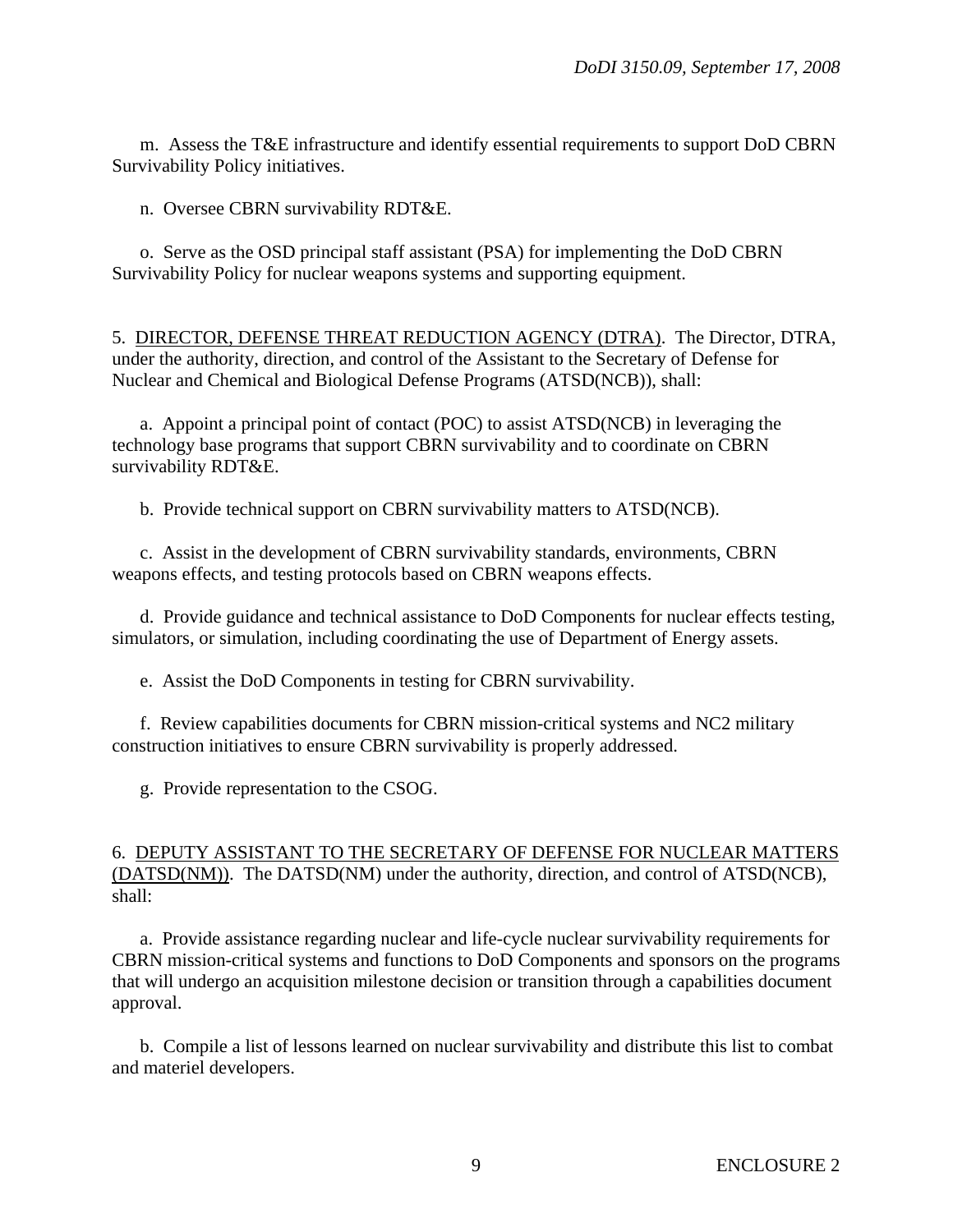c. Ensure the creation and maintenance of an education program, including best practices, for program, project, and/or product managers on how to implement the nuclear survivability program.

d. Contribute to the development of a nuclear survivability database.

e. Appoint a principal POC for system-level nuclear survivability to assist the ATSD(NCB).

 f. Advise JROC, through the appropriate FCB, regarding nuclear survivability requirements for CBRN mission-critical systems.

g. Provide technical advice to the CSOG on nuclear survivability issues.

# 7. DEPUTY ASSISTANT TO THE SECRETARY OF DEFENSE FOR CHEMICAL BIOLOGICAL DEFENSE AND CHEMICAL DEMILITARIZATION PROGRAMS (DATSD(CBD&CDP)). The DATSD(CBD&CDP), under the authority, direction, and control of ATSD(NCB), shall:

 a. Provide assistance regarding CBR contamination survivability requirements for CBRN mission-critical systems to DoD Components and sponsors on the programs that will undergo an acquisition milestone decision or transition through a capabilities document approval.

 (1) Compile a list of lessons learned and best practices regarding CBR contamination survivability and distribute this list to combat and materiel developers and the Joint Requirements Office for CBRN Defense (CBRND).

 (2) Provide support to the Joint CBRND Program Analysis and Integration Office to develop the scope and maintain the Chemical and Biological Materials Effects Database.

 b. Appoint a principal POC for system-level CBR contamination survivability to assist ATSD(NCB).

c. Provide technical advice to the CSOG on CBR contamination survivability issues.

#### 8. UNDER SECRETARY OF DEFENSE FOR POLICY (USD(P)). The USD(P) shall:

 a. Serve as the point of coordination for policy implications on arms control, deployment considerations, and allied perceptions of CBRN survivability issues and initiatives, including incorporation of survivability requirements in shared systems such as those employed by the North American Aerospace Defense Command.

 b. Identify and assess new and evolving policy and strategy trends that may impact the CBRN survivability of CBRN mission-critical systems.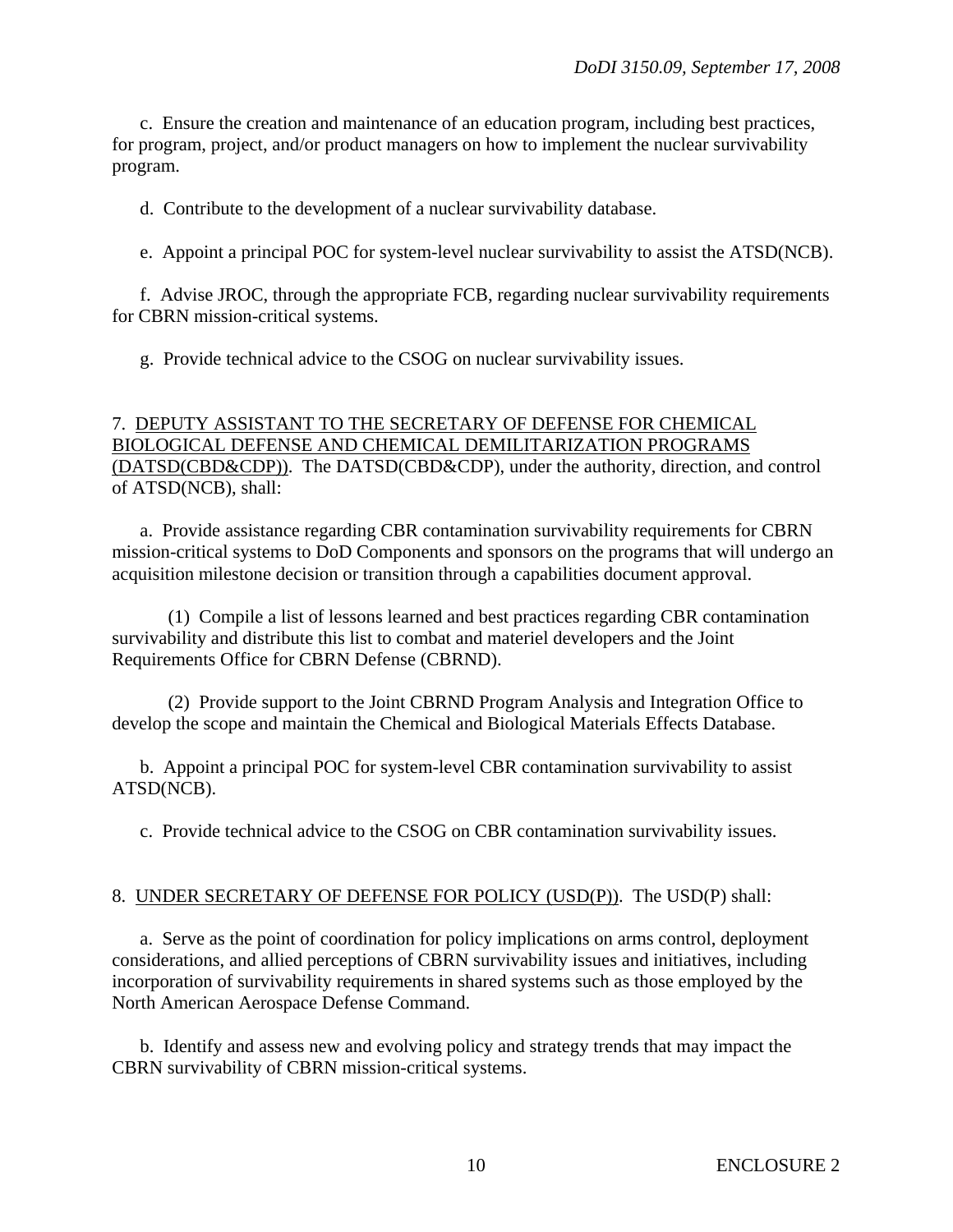c. Oversee development of international partnership capacity as it relates to CBRN survivability of CBRN mission-critical systems.

d. Provide representation to the CSOG.

#### 9. ASSISTANT SECRETARY OF DEFENSE FOR HOMELAND DEFENSE AND AMERICA'S SECURITY AFFAIRS (ASD(HD&ASA)). The ASD(HD&ASA), under the USD(P), shall:

 a. Serve as the point of coordination for policy implications on continuity matters including the DoD implementation of the National Continuity Policy (National Security Presidential Directive 5I/Homeland Security Presidential Directive 20 (Reference (o))).

 b. Serve as the OSD PSA for implementing DoD CBRN Survivability Policy for homeland defense, critical infrastructure, and continuity matters.

c. Provide representation to the CSOG.

#### 10. UNDER SECRETARY OF DEFENSE FOR PERSONNEL AND READINESS (USD(P&R)). The USD(P&R) shall:

 a. Serve as the point of coordination for personnel and readiness implications on CBRN survivability issues and initiatives.

b. Provide representation to the CSOG.

#### 11. UNDER SECRETARY OF DEFENSE FOR INTELLIGENCE (USD(I)). The USD(I) shall:

 a. Serve as the point of coordination for intelligence implications on CBRN survivability issues and initiatives.

 b. No less than once every 3 years, ensure that potential CBRN threats are reviewed and validated and that users are informed of those reviews.

c. Ensure that validated CBRN threat assessments are current.

 d. Serve as the OSD PSA for implementing the DoD CBRN Survivability Policy for integrated tactical warning and attack systems.

e. Provide representation to the CSOG.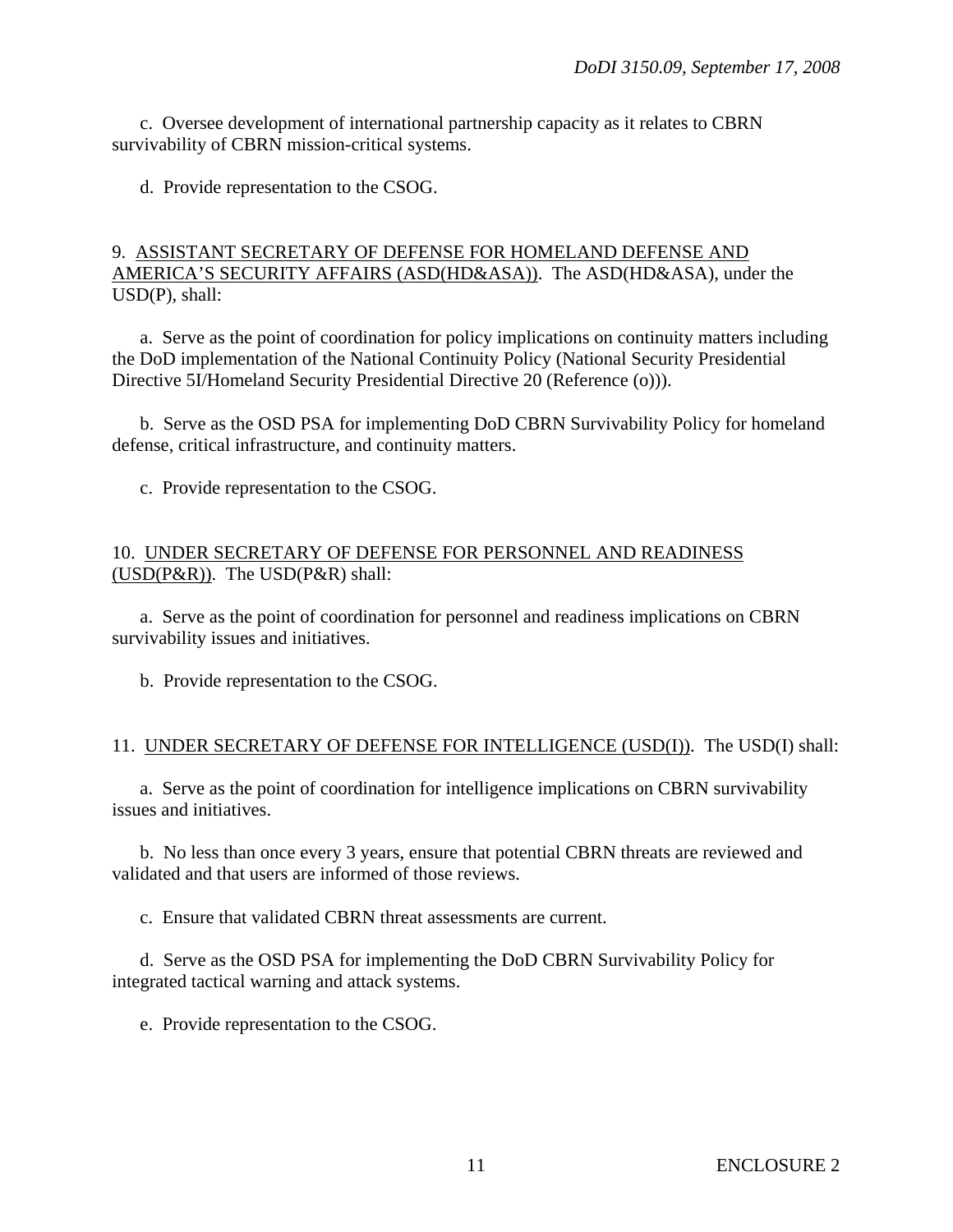12. DIRECTOR, DEFENSE INTELLIGENCE AGENCY (DIA). The Director, DIA, under the authority, direction, and control of USD(I), shall:

 a. Ensure that intelligence collection priorities and requirements reflect the coordinated DoD CBRN Survivability Policy requirements as identified by ATSD(NCB).

 b. Provide threat assessments as requested by ATSD(NCB) in support of the DoD CBRN Survivability Policy.

c. Provide representation to the CSOG.

13. UNDER SECRETARY OF DEFENSE (COMPTROLLER)/DOD CHIEF FINANCIAL OFFICER (USD(C)/CFO). The USD(C)/CFO shall assess the budgetary effects of DoD CBRN Survivability Policy issues and initiatives.

#### 14. ASSISTANT SECRETARY OF DEFENSE NETWORKS AND INFORMATION INTEGRATION/DOD CHIEF INFORMATION OFFICER (ASD(NII)/DoD CIO). The ASD(NII)/DoD CIO shall:

 a. Serve as the OSD PSA for implementing DoD CBRN Survivability Policy for command, control, communications, and computer systems.

 b. Ensure CBRN survivability is planned, developed, evaluated, and maintained for Global Information Grid (GIG) capabilities on which critical DoD missions are reliant.

 c. Provide electromagnetic environmental effects policy, guidance, and requirements for acquisition programs and coordinate the integration of these criteria into the DoD CBRN Survivability Policy with ATSD(NCB).

d. Provide representation to the CSOG.

15. DIRECTOR, DEFENSE INFORMATION SYSTEMS AGENCY (DISA). The Director, DISA, under the authority, direction, and control of ASD(NII)/DoD CIO, shall:

 a. Monitor DoD CBRN Survivability Policy activities for applicability to, or impact on, current and future command, control, and communication programs.

 b. Provide technical support to ASD(NII)/DoD CIO and ATSD(NCB) on nuclear-related information systems used to provide assured connectivity to CBRN mission-critical systems throughout the entire CBRN effects threat spectrum.

 c. Provide technical evaluation support to ASD(NII)/DoD CIO and ATSD(NCB) on CBRNrelated effects to the GIG from failure of "critical" non-DoD support services. These support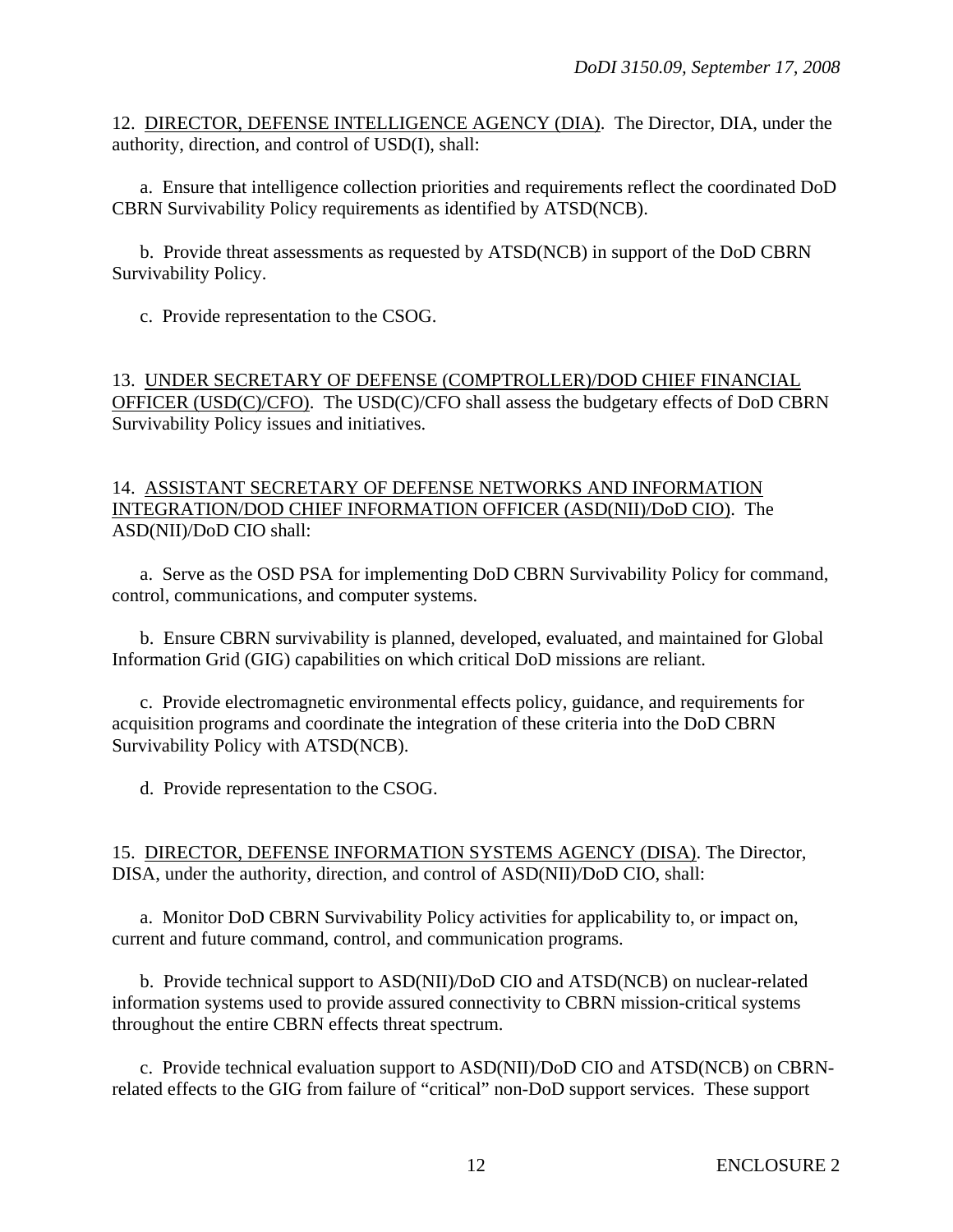services include, but are not limited to, electrical grid, coolant services, access to GIG facilities, and sustainability from local communities and their support services.

d. Provide representation to the CSOG.

#### 16. DOT&E. The DOT&E shall:

 a. Ensure CBRN survivability is considered when evaluating or assessing CBRN missioncritical systems on the OSD T&E Oversight List.

b. Provide representation to the CSOG.

#### 17. DIRECTOR OF PROGRAM ANALYSIS AND EVALUATION (DPA&E). The DPA&E shall:

 a. Assess the programmatic impacts of DoD CBRN Survivability Policy issues and initiatives for USD(AT&L).

b. Provide representation to the CSOG.

#### 18. SECRETARIES OF THE MILITARY DEPARTMENTS. The Secretaries of the Military Departments shall:

 a. Validate sponsor's designation of CBRN mission-critical systems in capabilities documents. For those systems (or associated functions) designated as CBRN mission critical, ensure that CBRN survivability capabilities are documented in the capabilities documents.

 b. Identify legacy CBRN mission-critical systems and develop and implement a plan to assess their vulnerability. For those assessed as vulnerable, ensure that TTP are developed to mitigate the risks, define materiel limitations, and communicate these limitations to the user.

 c. Ensure an HM/HS program is established and maintained for those CBRN mission-critical systems that are hardened for nuclear survivability.

 d. Provide an annual report by December 31 to the ATSD(NCB) and the Chairman of the Joint Chiefs of Staff using DD Form 2931, "Chemical, Biological, Radiological, and Nuclear (CBRN) Mission Critical Report," available at http://www.dtic.mil/whs/directives/infomgt/forms/formsprogram.htm. DD Form 2931 includes the following:

(1) A list of mission-critical systems and the subset of CBRN mission-critical systems.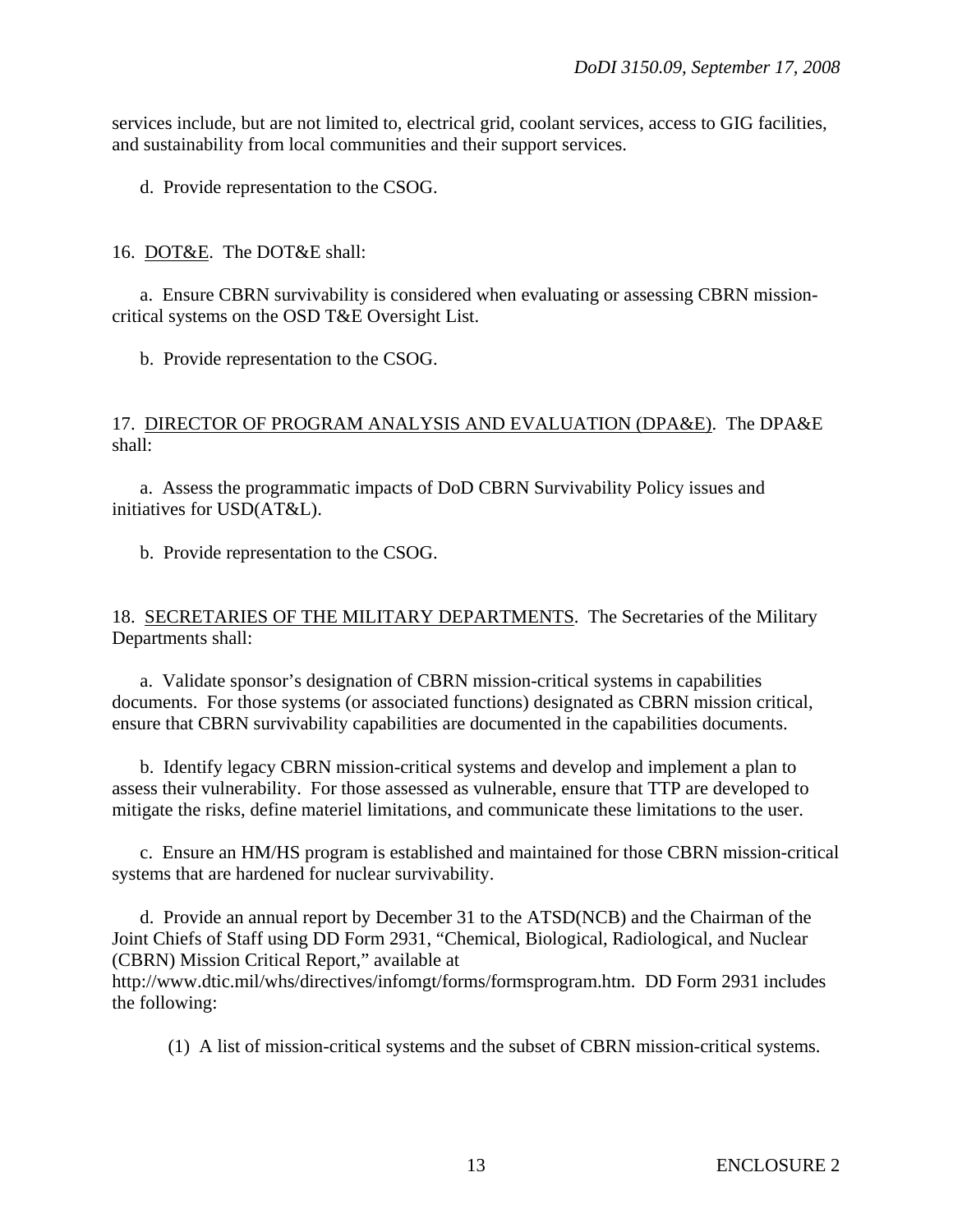(2) A list of CBRN mission-critical systems that transitioned through either a capabilities document approval or an acquisition milestone during the past fiscal year, including the status of each system's performance against its CBRN survivability requirements. Include lessons learned and actions taken to comply with MDA CBRN survivability guidance, including schedules and funding plans, as applicable.

 (3) A list of CBRN mission-critical legacy systems reviewed in the past fiscal year, any vulnerabilities assessed, lessons learned, and actions taken, including schedules and funding plans, as applicable.

 (4) A list of CBRN mission-critical systems that are hardened for nuclear survivability, including HM/HS.

 e. Establish CBRN survivability criteria for threshold and objective requirements IAW Service standards, standardization agreement (STANAG) 4145 (Reference (p)) and STANAG 4521 (Reference (q)), or CSOG standards. The attributes and values establishing the threshold and objective requirements will be clearly stated in the CDD and CPD. The standards used to establish the criteria will be clearly stated in the T&E Master Plan.

 f. Test and evaluate CBRN survivability of CBRN mission-critical systems to ensure that threshold requirements are met. T&E shall be IAW ATSD(NCB) testing protocols as applicable. Identify vulnerabilities and develop and implement risk mitigation TTP.

 g. Ensure that survivability requirements stated in CDD and CPD for all CBRN missioncritical systems are addressed in associated acquisition strategies, program baselines, and T&E master plans.

 h. Ensure that doctrine and training to support the DoD CBRN Survivability Policy (including electromagnetic pulse (EMP)) are reflected in force-on-force simulations.

i. Provide representation to the CSOG.

#### 19. CHAIRMAN OF THE JOINT CHIEFS OF STAFF. The Chairman of the Joint Chiefs of Staff shall:

 a. Appoint a principal POC to coordinate the DoD CBRN Survivability Policy. This POC will ensure coordination under this Instruction with activities of the DCIP under Reference (g).

 b. Review CBRN mission-critical systems' capabilities documents (initial capabilities document (ICD), CDD, and CPD) to ensure CBRN survivability is addressed.

 c. Ensure that, for programs identified as "JROC interest," the JROC will validate the system designation as CBRN mission critical; change the system's designation to or from CBRN mission critical, as necessary; and validate the CBRN survivability requirements.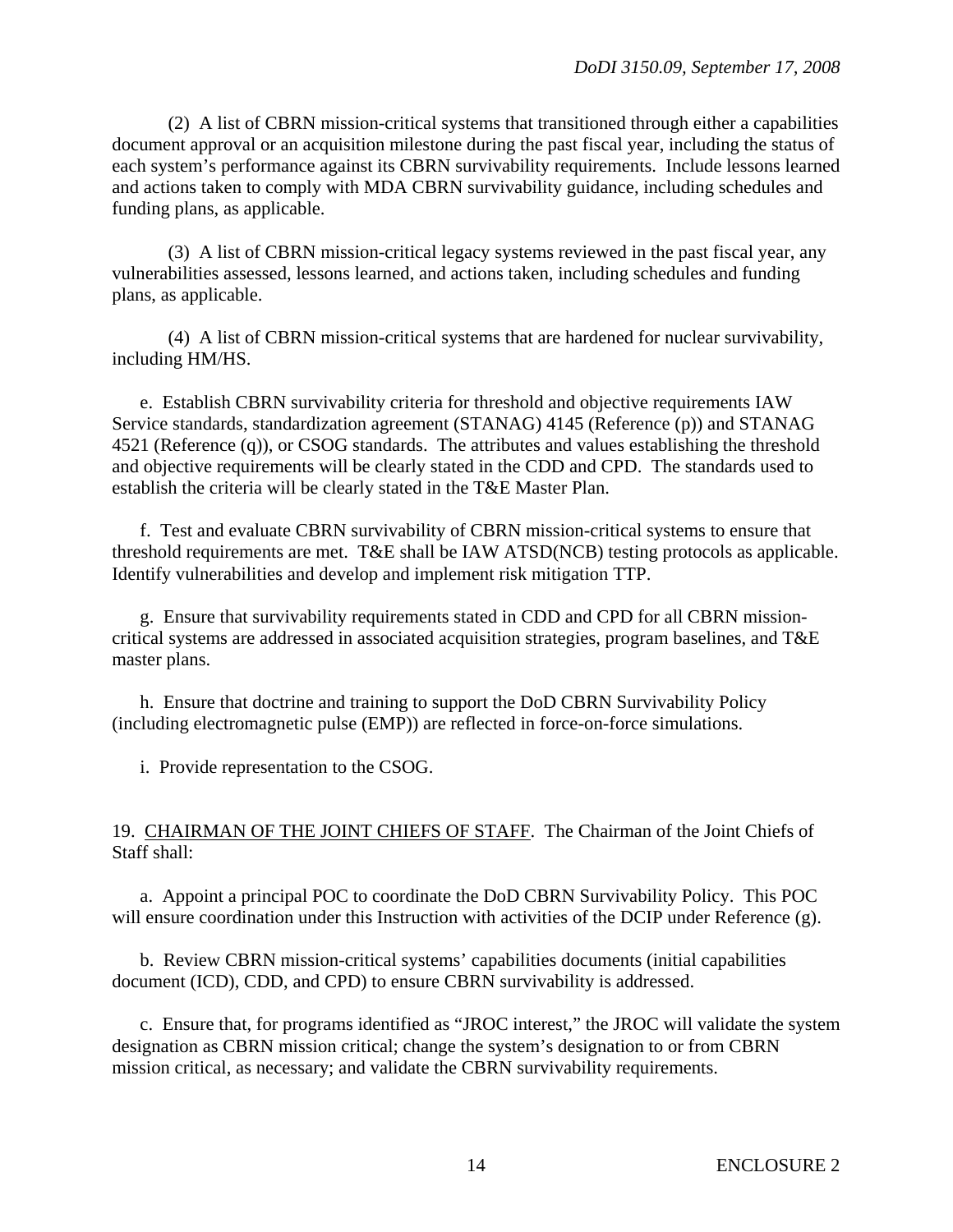d. Provide coordination and oversight of the CBRN survivability initiatives and issues to JROC and Combatant Commands; ensure that multi-Service CBRN mission-critical systems have integrated CBRN survivability requirements. Ensure CBRN mission-critical facilities and equipment of the NC2 System are nuclear hardened and CBRN survivable IAW Reference (e).

 e. Provide guidance to the Military Departments and Combatant Commands in the identification of legacy CBRN mission-critical systems that should be CBRN survivable.

 f. Ensure that joint doctrine and training support the DoD CBRN Survivability Policy (including EMP) in force-on-force simulations and wargames.

 g. Establish mandatory key performance parameters (KPP) for nuclear survivability (including EMP hardening) for those systems covered by Reference (e). Any decision to lessen NC2 System critical asset survivability requirements must be approved by the USD(AT&L) or the ASD(NII)/DoD CIO for Major Defense Acquisition Programs (MDAP) and by Military Service Acquisition Executives for non-MDAP acquisitions.

h. Review the CBRN survivability reports provided by the Military Departments.

i. Provide representation to the CSOG.

#### 20. COMMANDER, UNITED STATES JOINT FORCES COMMAND, (USJFCOM). The Commander, USFJCOM, through the Chairman of the Joint Chiefs of Staff, shall:

 a. Consider CBRN survivability in operational planning, training, force-on-force simulations and wargames, and the conduct of activities for all force postures.

 b. Identify to the Chairman of the Joint Chiefs of Staff CBRN mission-critical systems under the operational control of the Commanders of the Combatant Commands, whether legacy or in development, that should be CBRN survivable and ensure that TTP are developed and used to mitigate the risks of those assessed as vulnerable.

c. Provide representation to the CSOG.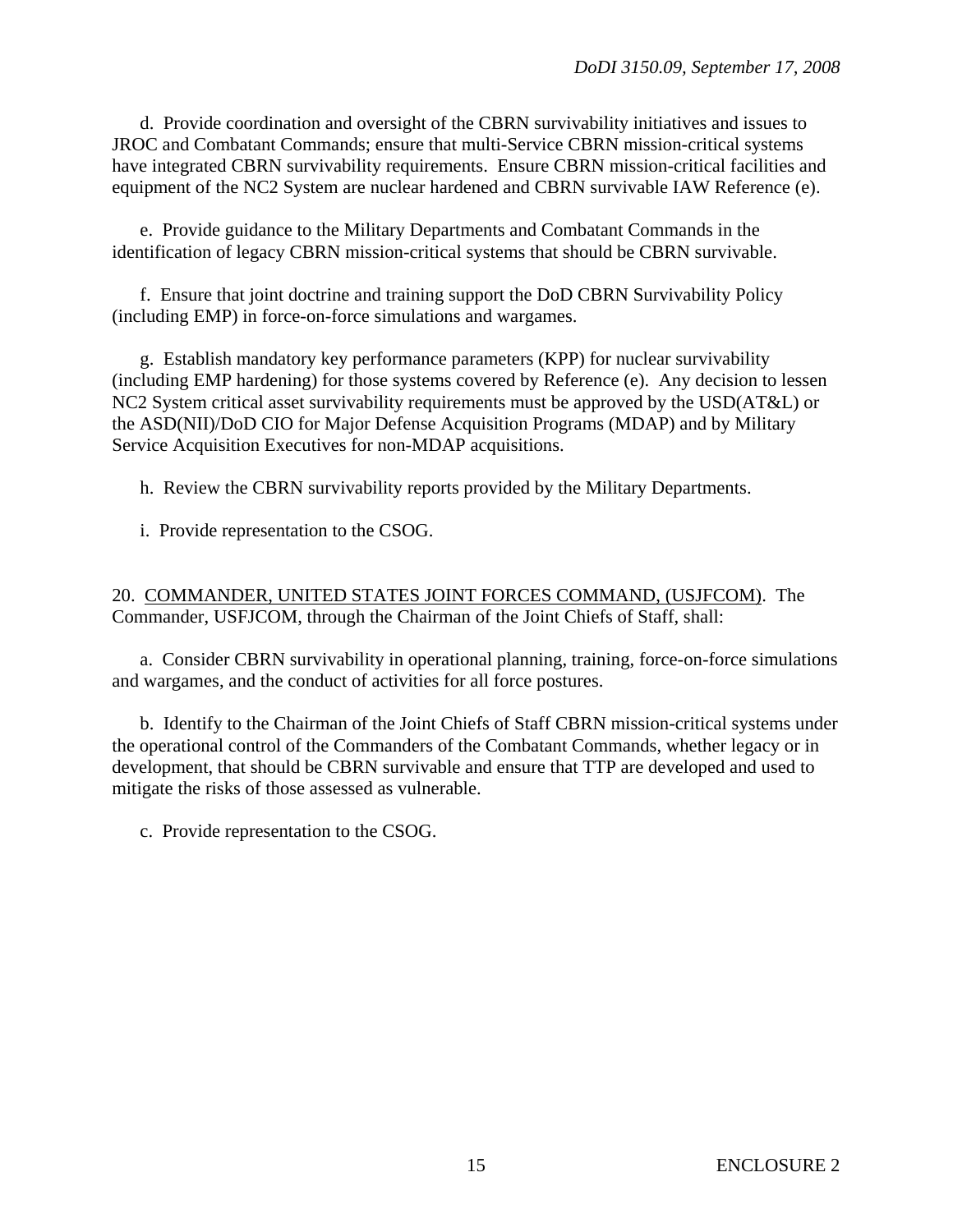#### **PROCEDURES**

1. Sponsors may use the decision tool located in Enclosure 5 to decide whether a new system is CBRN mission critical. The system's CBRN mission-critical designation and justification will be included in the CDD or CPD. The CBRN survivability requirement and attributes will be supported by analysis, threat assessments, and the system's operational concept in the projected operating environment. A CBRN threat analysis shall be included in the "Threat and Operational Environment" section in the ICD. The concept of operations shall describe how the desired capability is likely to be employed in the CBR environment or a nuclear environment and will provide explicit parameters for CBRN survivability for inclusion in the CDD or CPD.

2. When the CDD and the CPD are developed for CBRN mission-critical systems or when legacy CBRN mission-critical systems undergo capabilities document review, the sponsor shall include objective, quantitative, measurable, and testable system CBRN survivability performance attributes with threshold and objective requirements. For CBRN mission-critical systems, the CBRN survivability performance attribute(s) will be evaluated to determine KPP or key system attribute designation. They may be combined with the force protection, survivability, or netready KPP, if appropriate. For systems covered by Reference (e), sponsors shall establish KPP for nuclear survivability (including EMP hardening).

3. The sponsor will submit capabilities documents for review to the "Gatekeeper" of the JCIDS process IAW Reference (f). For programs designated as JROC interest, JROC will validate the system designation as CBRN mission critical, change the system's designation to or from CBRN mission critical, as necessary, and validate the CBRN survivability requirements. JROC will also validate the CBRN survivability capabilities if they have been identified as KPP. In the event that arbitration of the sponsor CBRN mission-critical designation of a non-JROC interest system is required, parties shall bring the discrepancy to the appropriate FCB for adjudication. The Services requirements authority will validate CBRN survivability requirements for non-JROC interest mission-critical systems. CBRN survivability shall be demonstrated through a combination of tests, evaluations, assessments, studies, and analyses.

 a. Nuclear weapons systems, NC2 systems (as identified by the Chairman of the Joint Chiefs of Staff) and associated facilities and equipment are CBRN mission-critical systems that must be CBRN survivable and nuclear hardened IAW Reference (e).

 b. Legacy systems will be reviewed by the Military Departments and the Joint Staff to determine which systems are CBRN mission critical. CBRN mission-critical systems will be assessed for CBRN survivability. For those systems assessed as vulnerable, the Military Departments will address CBRN survivability as mission and/or funding allow.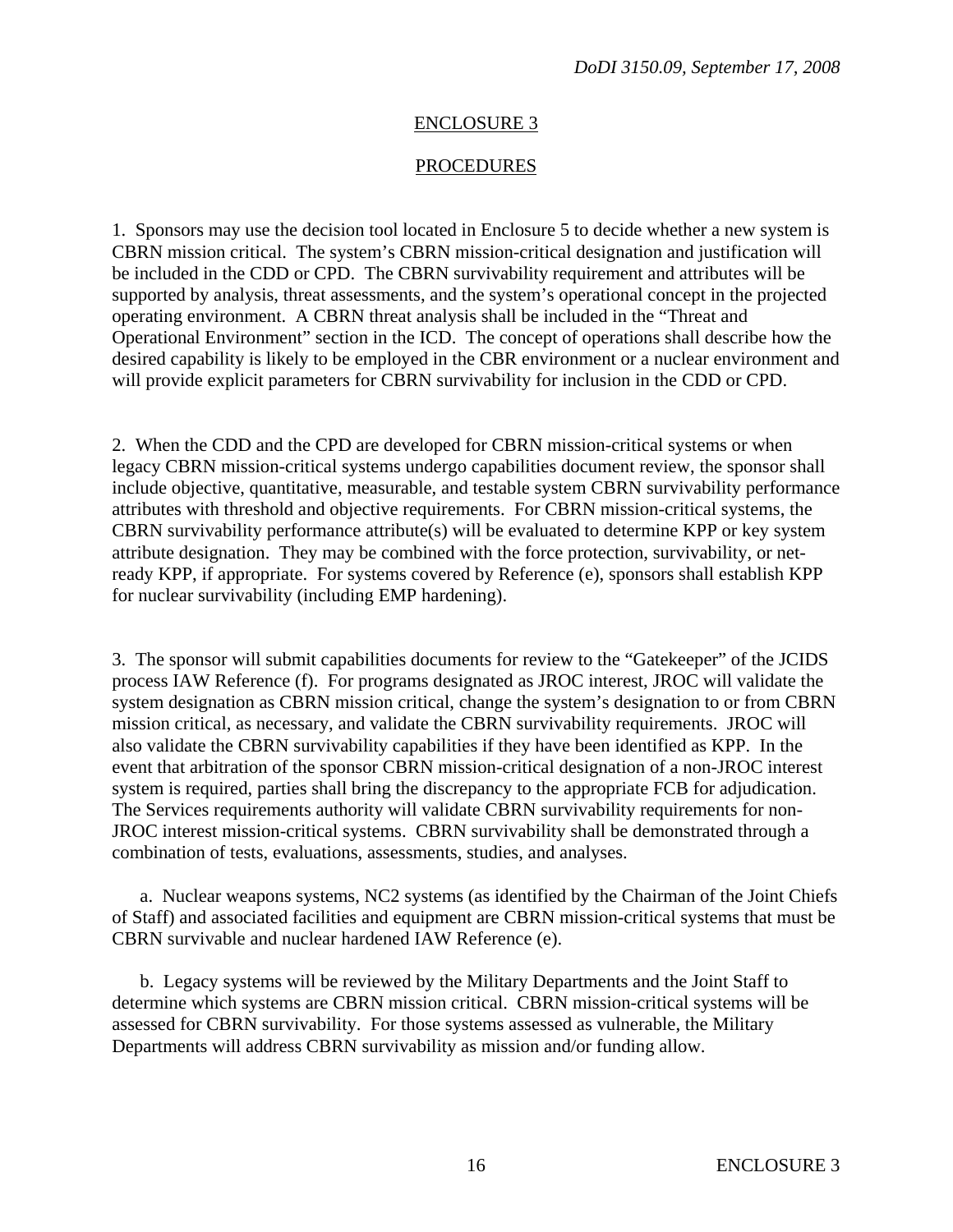4. To change CBRN survivability requirements, the sponsors will use the JCIDS process. As early as possible in the system definition or development, the sponsor or materiel developer may seek a change in CBRN survivability requirements that are impractical or unaffordable to implement or test. Any changes in CBRN survivability requirements will be approved by the same authority that approved the capabilities documents.

5. The materiel developers shall design an acquisition strategy that satisfies CBRN survivability requirements while balancing cost, schedule, and performance. MDAs shall assess compliance with CBRN survivability requirements at each acquisition milestone review following CDD approval. The assessment will be based on the approved acquisition strategy and acquisition program baseline, derived from the CDD and CPD. ATSD(NCB) shall provide advice to the MDA concerning CBRN survivability requirements for ACAT 1 programs.

6. Materiel developers shall work with the T&E community to develop T&E master plans that realistically address the requirement to test and evaluate, model, or assess CBRN survivability requirements. Materiel developers should apply lessons learned on successful implementation of CBRN survivability measures in prior acquisition programs. Materiel developers shall ensure CBRN survivability test data are provided to sponsors, and Defense Technical Information Center, for subsequent inclusion in the CBRN material effects databases.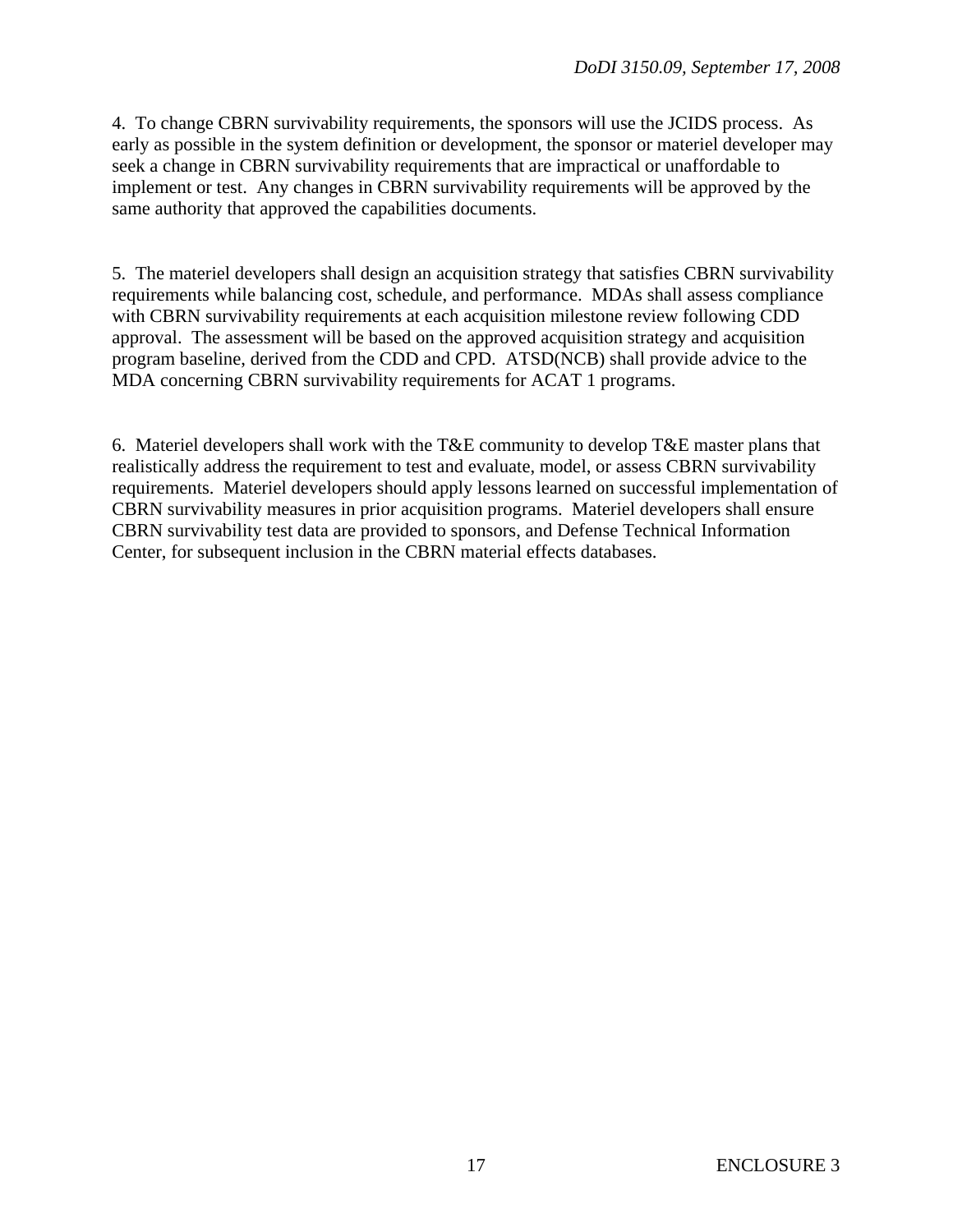#### CBRN CSOG

1. The CSOG shall be chaired by ATSD(NCB) and meet at the call of the Chair to accomplish the following:

 a. Review DoD CBRN Survivability Policy goals and evaluate progress made in achieving those goals.

 b. Consider the feasibility of proposed concepts and review ongoing CBRN survivability projects.

 c. Ensure that CBRN survivability receives proper emphasis during the development of the defense planning guidance.

d. Monitor CBRN survivability RDT&E.

e. Monitor CBRN survivability testing programs and facilities.

 f. Ensure coordination and prevent duplication between DTRA and the Military Services CBRN survivability activities and with DISA command, control, and computers activities and programs that are related to but outside the scope of this Instruction.

g. Ease the exchange of information among participants.

 h. Refer recommendations of the CSOG for action by the USD(AT&L) to the applicable Defense Acquisition Board committee, OSD, the Military Departments, the Chairman of the Joint Chiefs of Staff, the Commanders of the Combatant Commands, or other applicable Defense Agencies, for consideration and resolution.

2. The following officials shall appoint a member to the CSOG:

a. Secretaries of the Military Departments.

b. Chairman of the Joint Chiefs of Staff.

c. Commandant of the Marine Corps.

d. Commanders of the Combatant Commands.

e. USD(AT&L) (may be represented by the ATSD(NCB), Chair).

 f. USD(P) (to be represented by the Assistant Secretary of Defense for Global Security Affairs and ASD(HD&ASA).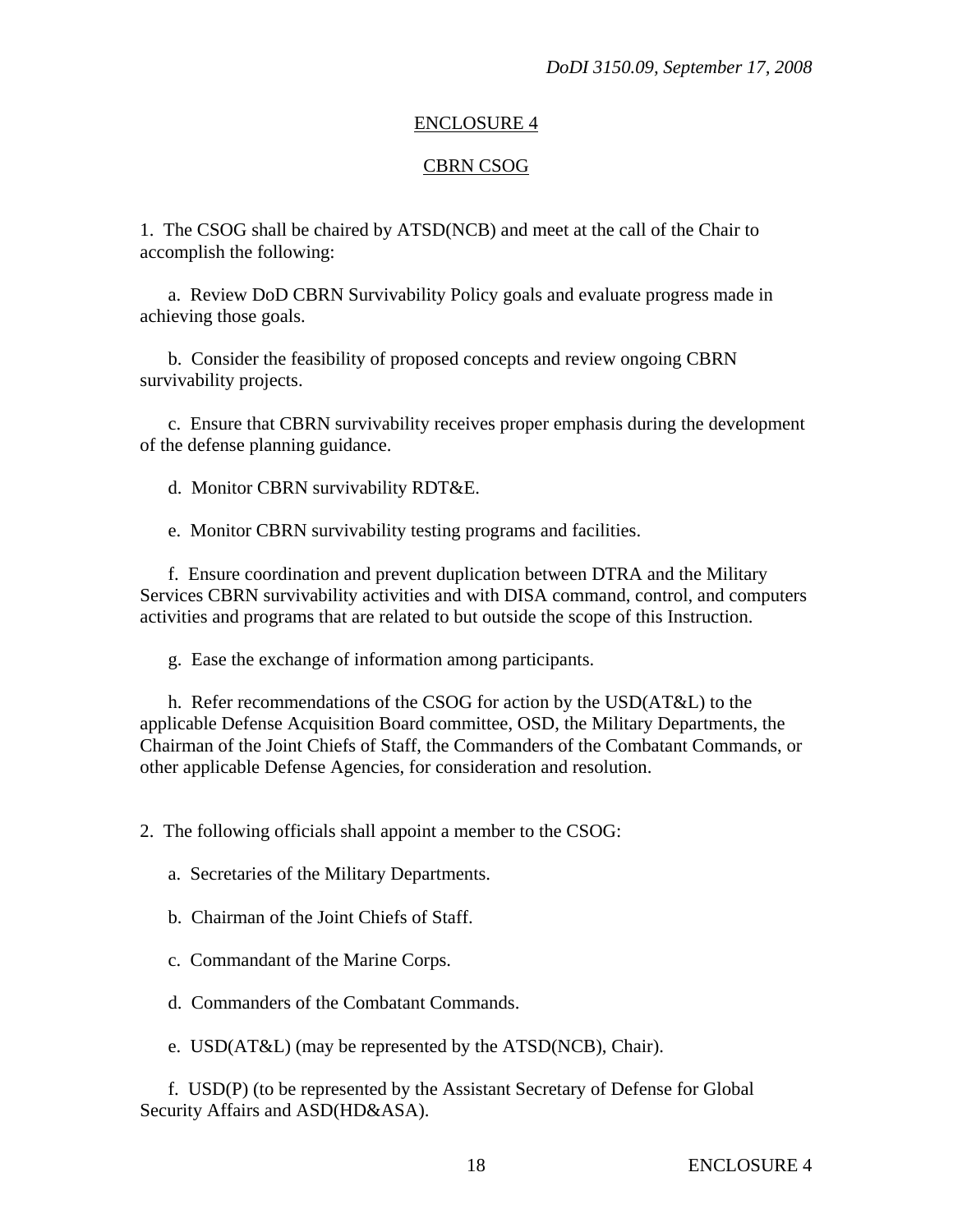- g. USD(P&R).
- h. USD(I)
- i. ASD(NII)/DoD CIO.
- j. General Counsel of the Department of Defense.
- k. DOT&E.
- l. Director of Program Analysis and Evaluation.
- m. DDR&E.
- n. Director, DISA.
- o. Director, DIA.
- p. Director, DTRA.

3. The following may be invited by the CSOG Chair to send representation to CSOG meetings or to assist or support the CSOG, as required:

- a. USD(C)/CFO).
- b. Nuclear Weapons Council (Joint DoD and Department of Energy).
- c. U.S. NC2 System Support Staff (DoDD 3150.06 Reference (r)).
- d. Missile Defense Agency.
- e. Air Force Space Command (when requested by US Air Force representative).
- f. National Security Agency.
- g. Department of Energy.
- h. Department of State.
- i. Federal Bureau of Investigation.
- j. Central Intelligence Agency.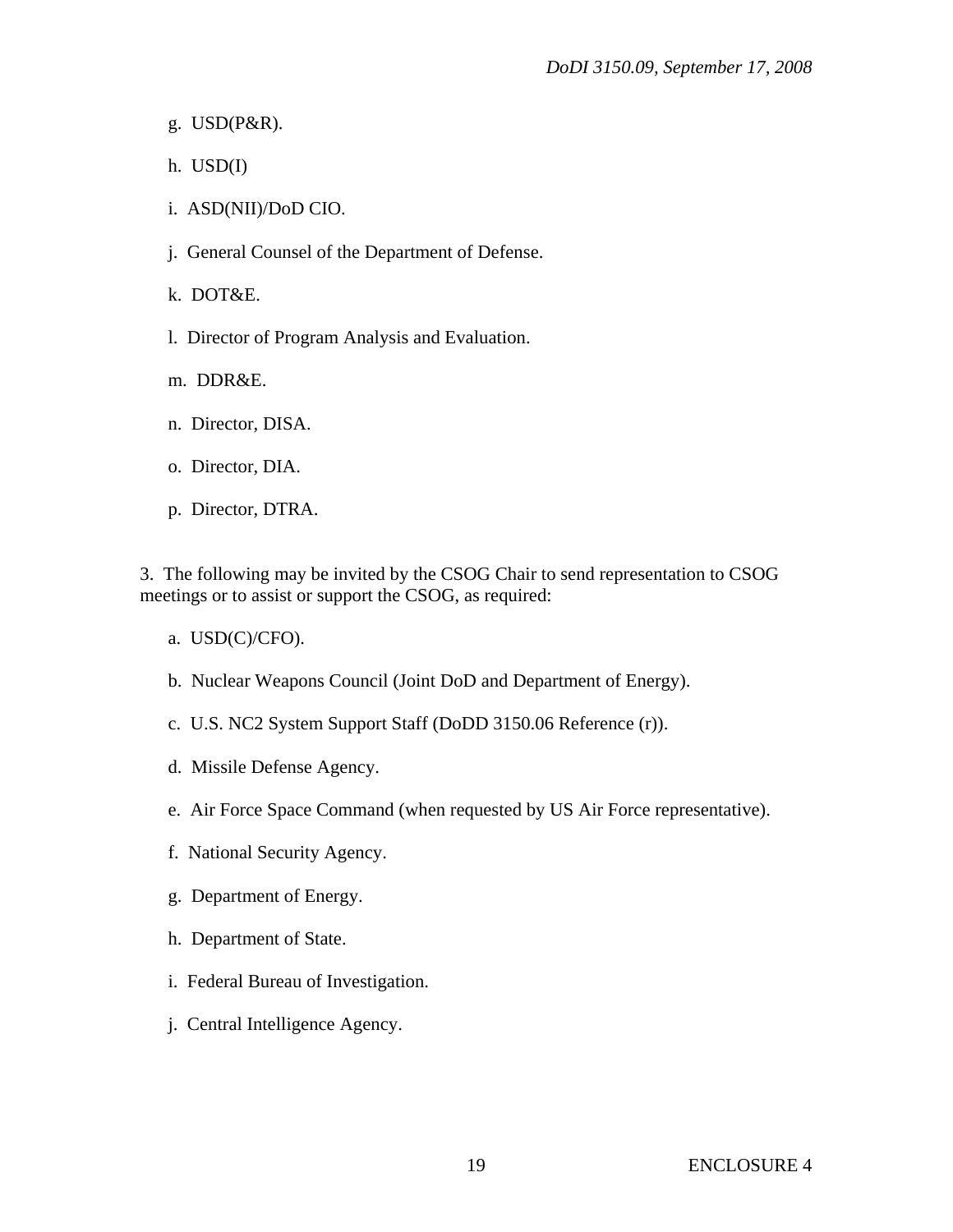#### REPRESENTATIVE MISSION-CRITICAL AND CBRN MISSION-CRITICAL SURVIVABILITY DECISION TOOL

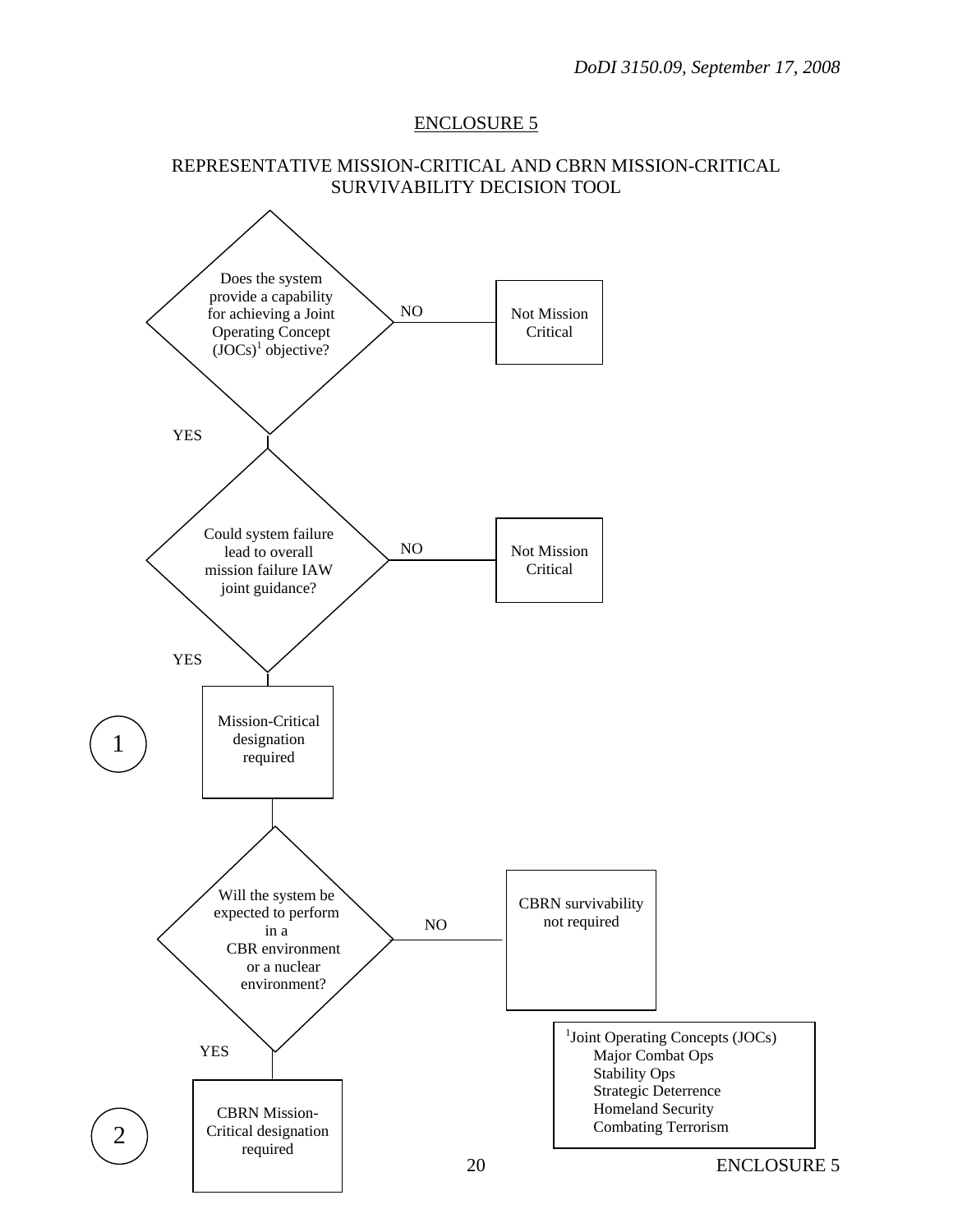# **GLOSSARY**

# PART I. ABBREVIATIONS AND ACRONYMS

| <b>ACAT</b>      | acquisition category                                                                                                   |
|------------------|------------------------------------------------------------------------------------------------------------------------|
| ASD(HD&ASA)      | Assistant Secretary of Defense for Homeland Defense and                                                                |
|                  | America's Security Affairs                                                                                             |
| ASD(NII)/DoD CIO | Assistant Secretary of Defense Networks and Information                                                                |
|                  | Integration/DoD Chief Information Officer                                                                              |
| ATSD(NCB)        | Assistant to the Secretary of Defense for Nuclear and Chemical                                                         |
|                  | and Biological Defense Programs                                                                                        |
|                  |                                                                                                                        |
| <b>CBDP</b>      | <b>Chemical Biological Defense Program</b>                                                                             |
| <b>CBR</b>       | chemical, biological, and radiological                                                                                 |
| <b>CBRN</b>      | chemical, biological, radiological, and nuclear                                                                        |
| <b>CBRND</b>     | <b>CBRN</b> Defense                                                                                                    |
| <b>CDD</b>       | capability development document                                                                                        |
| <b>CPD</b>       | capability production document                                                                                         |
| <b>CSOG</b>      | <b>CBRN Survivability Oversight Group</b>                                                                              |
|                  |                                                                                                                        |
| DATSD(CBD&CDP)   |                                                                                                                        |
|                  | Deputy Assistant to the Secretary of Defense for Chemical<br>Biological Defense and Chemical Demilitarization Programs |
| DATSD(NM)        | Deputy Assistant to the Secretary of Defense for Nuclear Matters                                                       |
| <b>DCIP</b>      | Defense Critical Infrastructure Program                                                                                |
| DDR&E            | Director of Defense Research and Engineering                                                                           |
| <b>DIA</b>       | Director, Defense Intelligence Agency                                                                                  |
| <b>DISA</b>      | Director, Defense Information Systems Agency                                                                           |
| DPA&E            | Director of Program Analysis and Evaluation                                                                            |
| <b>DMDA</b>      | Director, Missile Defense Agency                                                                                       |
| DoD              | Department of Defense                                                                                                  |
| DoDD             | Department of Defense Directive                                                                                        |
| DOT&E            | Director of Operational Test and Evaluation                                                                            |
| <b>DTRA</b>      | <b>Defense Threat Reduction Agency</b>                                                                                 |
|                  |                                                                                                                        |
| <b>EMP</b>       | electromagnetic pulse                                                                                                  |
|                  |                                                                                                                        |
| <b>FCB</b>       | <b>Functional Capabilities Board</b>                                                                                   |
|                  |                                                                                                                        |
| <b>GIG</b>       | <b>Global Information Grid</b>                                                                                         |
|                  |                                                                                                                        |
| HM/HS            | hardness maintenance and hardness surveillance                                                                         |
|                  |                                                                                                                        |
| <b>IAW</b>       | in accordance with                                                                                                     |
|                  |                                                                                                                        |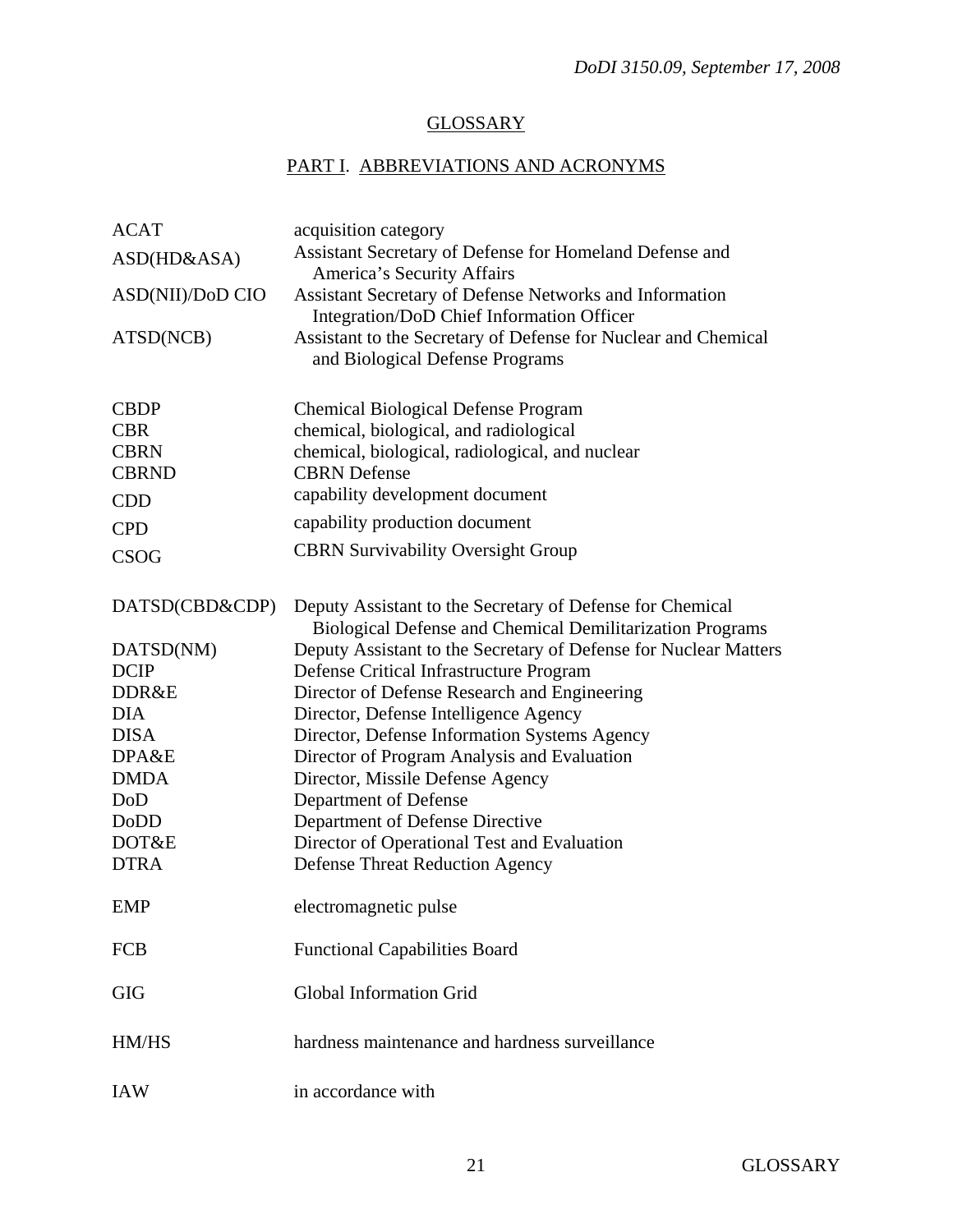| <b>ICD</b>                  | initial capabilities document                                                                 |
|-----------------------------|-----------------------------------------------------------------------------------------------|
| <b>JCIDS</b><br><b>JROC</b> | Joint Capabilities Integration and Development System<br>Joint Requirements Oversight Council |
| <b>KPP</b>                  | key performance parameters                                                                    |
| <b>MDA</b><br><b>MDAP</b>   | <b>Milestone Decision Authority</b><br>Major Defense Acquisition Programs                     |
| NC <sub>2</sub>             | nuclear command and control                                                                   |
| POC<br><b>PSA</b>           | point of contact<br>principal staff assistant                                                 |
| RDT&E<br><b>RCS</b>         | research, development, test and evaluation<br><b>Report Control Symbol</b>                    |
| <b>STANAG</b>               | standardization agreement (NATO)                                                              |
| T&E<br><b>TTP</b>           | test and evaluation<br>tactics, techniques, and procedures                                    |
| USD(AT&L)                   | Under Secretary of Defense for Acquisition, Technology, and<br>Logistics                      |
| USD(C)/CFO)                 | Under Secretary of Defense (Comptroller)/DoD Chief Financial<br>Officer                       |
| USD(I)                      | Under Secretary of Defense for Intelligence                                                   |
| USD(P)                      | Under Secretary of Defense for Policy                                                         |
| $USD(P\&R)$                 | Under Secretary of Defense for Personnel and Readiness                                        |
| <b>USJFCOM</b>              | <b>United States Joint Forces Command</b>                                                     |

# PART II. DEFINITIONS

Unless otherwise noted, these terms and their definitions are for the purpose of this Instruction only.

airblast. The crushing and pushing winds that occur within the first minute after a low-altitude nuclear burst.

CBR contamination survivability. The capability of a system to withstand chemical, biological, or radiological contaminated environments, decontaminants, and decontamination processes, without losing the ability to accomplish the assigned mission. A CBR contaminated survivable system is hardened against chemical or biological agent(s) or radiological contamination and decontaminants. It can be decontaminated, and is compatible with individual protective equipment. CBR contamination survivability may be accomplished by hardening, timely re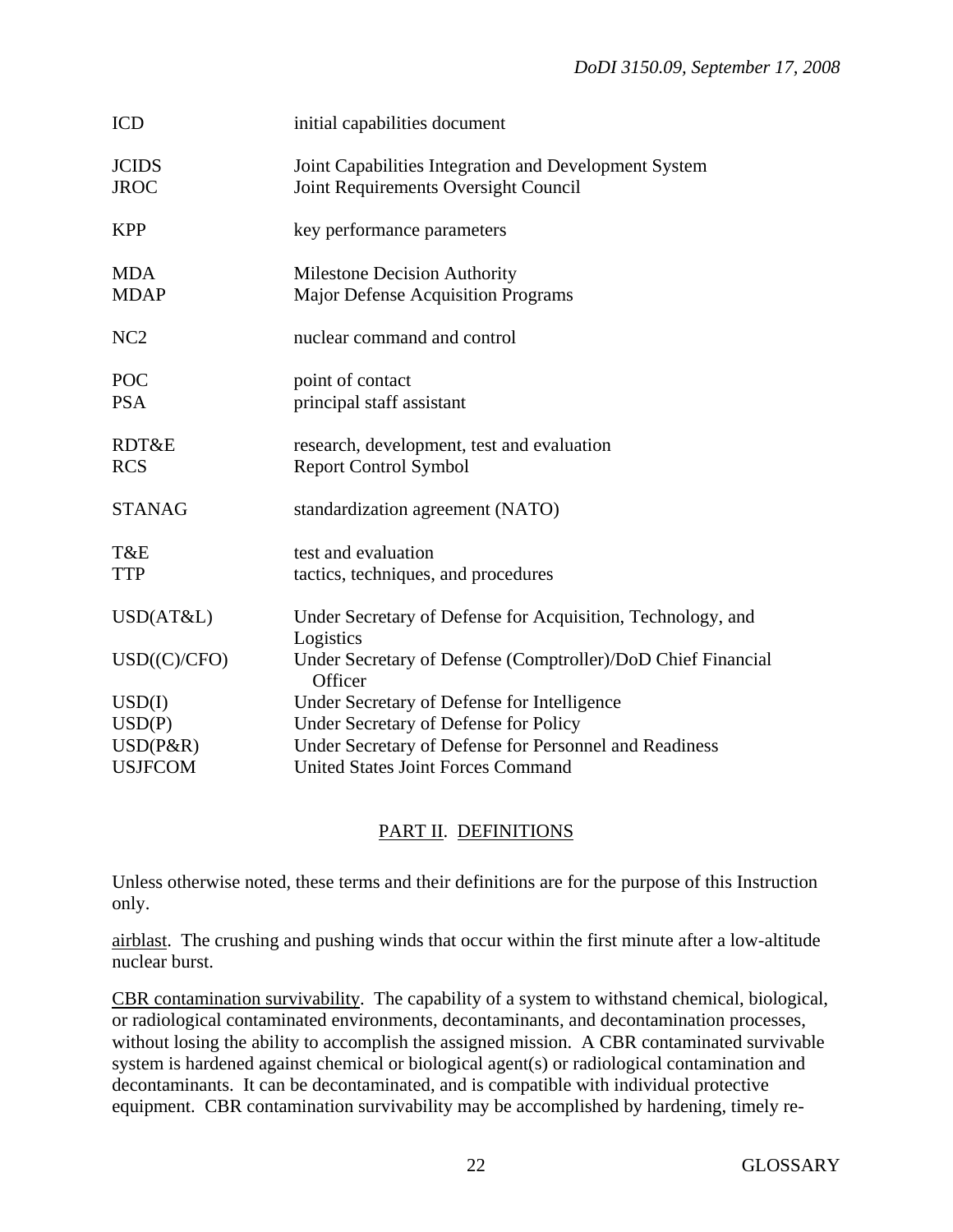supply, redundancy, mitigation techniques (including operational techniques), or a combination thereof. The three elements of CBR contamination survivability are CBR hardness, CBR compatibility, and CBR decontaminability.

CBR compatibility. The capability of a system to be operated, maintained, and re-supplied by persons wearing a full complement of individual protective equipment, in all climates for which the system is designed and for the period specified in the Capability Development Document (CDD) or the Capability Production Document (CPD).

CBR environment. The environment created by chemical, biological, or radiological contamination.

CBR hardness. The capability of materiel to withstand the materiel-damaging effects of CBR contamination and relevant decontaminations.

CBR decontaminability. The ability of a system to be rapidly and effectively decontaminated to reduce the hazard to personnel operating, maintaining, and re-supplying it.

CBR decontamination. The process of making materiel safe by absorbing, destroying, neutralizing, rendering harmless, or removing chemical or biological agents and radiological contamination. This definition is for reference only; CBR decontamination is not one of the three elements of CBR contamination survivability.

CBRN mission critical. That subset of mission-critical systems with operational concepts requiring employment and survivability in a CBR environment or a nuclear environment.

CBRN survivability. The capability of a system to avoid, withstand, or operate during and/or after exposure to a CBR environment (and relevant decontamination) or a nuclear environment, without losing the ability to accomplish the assigned mission. CBRN survivability is divided into CBR survivability, which is concerned with CBR contamination including fallout, and nuclear survivability, which covers initial nuclear weapon effects, including blast, EMP and other initial radiation and shockwave effects.

combat developer. Command or agency that formulates doctrine, concepts, organization, materiel requirements, and objectives. May be used generically to represent the user community role in the materiel acquisition process. (Army and Marine Corps)

defense-critical system. A defense-critical system is a mission-critical system.

EMP. The electromagnetic radiation from a nuclear explosion caused by Compton-recoil electrons and photoelectrons from photons scattered in the materials of the nuclear device or in a surrounding medium. The resulting electric and magnetic fields may couple with electrical/electronic systems to produce damaging current and voltage surges.

ground shock. The shock wave produced in the ground after a sub-surface, surface, or nearsurface nuclear burst.

initial nuclear radiation. The neutron, gamma, and x-ray radiation occurring immediately following a nuclear burst.